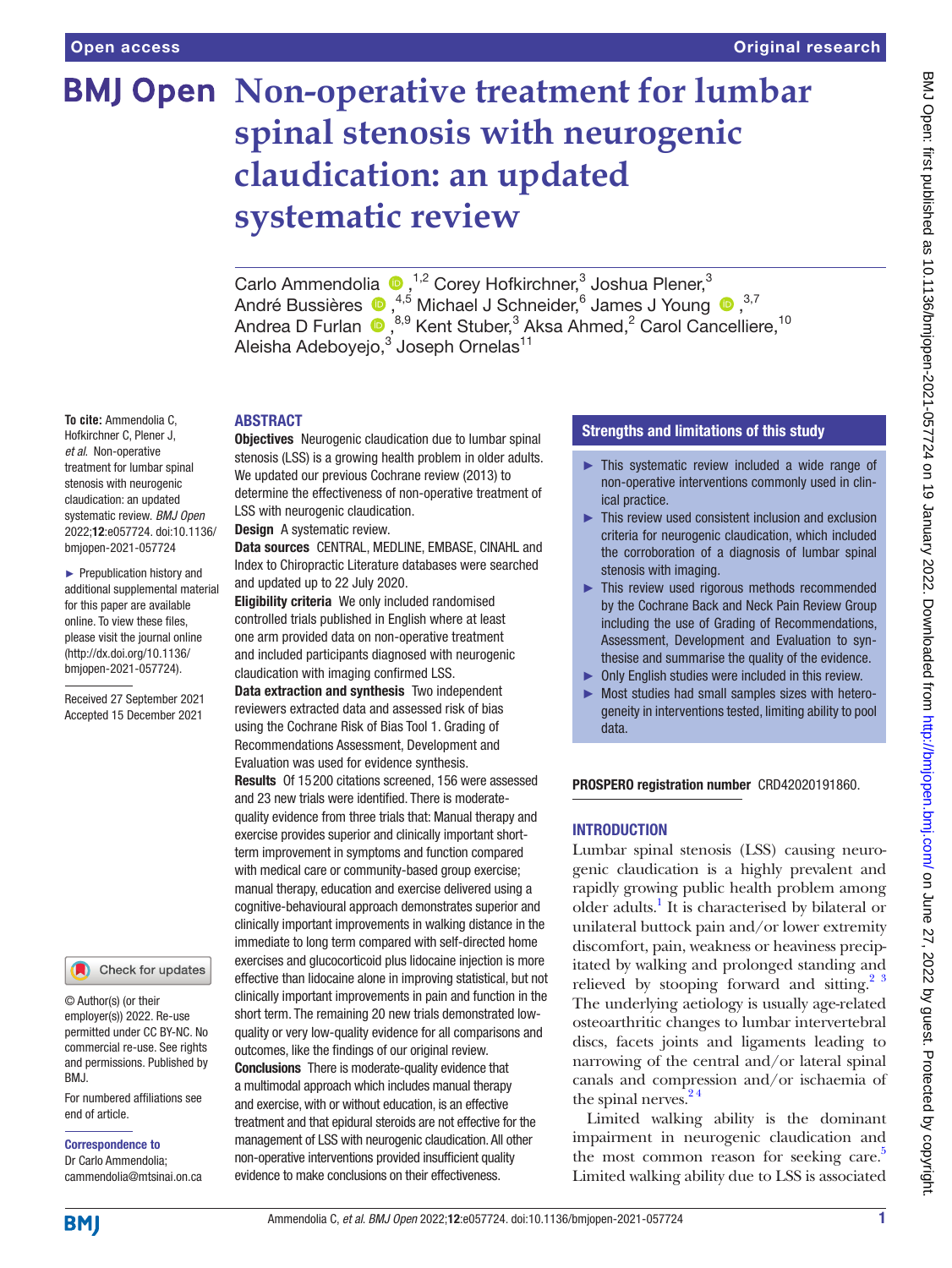with a significant decline in functional status, quality of life and independence in this population. $2<sup>5</sup>$ 

Although LSS is the most common reason for spine surgery in older adults, most people with neurogenic claudication receive non-operative care.<sup>6</sup> A course of non-operative care is also recommended prior to receiving surgical intervention.<sup>[7](#page-9-4)</sup> However, what constitutes effective non-operative care remains unknown. In 2013, we published a Cochrane review evaluating nonoperative treatment for LSS causing neurogenic claudication.[8 9](#page-9-5) This review identified 21 randomised controlled trials (RCTs) assessing a variety of non-operative treatments. However, the quality of the evidence was deemed low or very low and therefore no conclusions could be made on the effectiveness of non-operative treatment for neurogenic claudication. The purpose of this study is to update this systematic review and the evidence for nonoperative treatments for neurogenic claudication. Our specific research question was: What non-operative interventions are effective in improving outcomes in patients with neurogenic claudication due to LSS?

#### **METHODS**

This systematic review was conducted and reported according to the Preferred Reporting Items for Systematic Reviews and Meta-Analyses guidelines.<sup>10</sup> We used methods recommended by the Cochrane Back Review Group.<sup>[11](#page-9-7)</sup>

#### Patient and public involvement statement

Patients or the public were not involved in the conduct of this systematic review.

#### Population, interventions, comparison and outcomes criteria

The population of interest was individuals with imaging confirmed LSS (central or foraminal, with or without spondylolisthesis) and neurogenic claudication. Neurogenic claudication is a clinical diagnosis and was defined as buttock or leg pain and/or aching, numbness, tingling, weakness or fatigue with or without back pain, precipitated by standing or walking. There were no age restrictions. The interventions of interest included all non-operative treatments and the comparison was any treatment including surgery. Outcomes included at least one of the following measures: walking ability, pain intensity, physical function, quality of life or global improvement.

#### Search and study selection

We replicated and updated our original electronic database search (from 1966 to January 2011) up to 22 July 2020. The search was performed by an experienced librarian in CENTRAL (Cochrane Library 2011 issue1), MEDLINE, EMBASE, CINAHL and Index to Chiropractic Literature databases. The terms 'spinal stenosis', 'lumbar spinal stenosis', 'neurogenic claudication', 'lumbar radicular pain', 'cauda equina' and 'spondylosis' were combined with a highly sensitive search strategy to identify RCTs.

Reference lists of selected studies and previous reviews were also searched to identify additional articles. [Online](https://dx.doi.org/10.1136/bmjopen-2021-057724)  [supplemental file 1](https://dx.doi.org/10.1136/bmjopen-2021-057724) provides details on the full search strategies used for all databases.

Studies were included if they were RCTs published in peer-reviewed English journals, at least one arm of the trial provided data on effectiveness of a non-operative treatment and at least 80% of subjects had neurogenic claudication with imaging confirmed LSS. Studies evaluating subjects with radiculopathy caused by disc herniations without neurogenic claudication were excluded.

Studies with mixed populations were only included if separate data for subjects with neurogenic claudication due to LSS were provided.

Two pairs of reviewers independently screened all titles and abstracts identified by the search strategy. Full text of articles deemed to be potentially relevant were independently assessed by two reviewers who made the final decision for inclusion. A third reviewer was consulted if consensus was not reached.

#### Risk of bias assessment and data analysis

Two reviewers independently assessed methodological risk of bias and performed data extraction. Safety data (intervention side effects and/or complications) when available were also collected. The Cochrane Risk of Bias Tool 1 was used that included the 12-item criteria recommended by the Cochrane Back Review Group.<sup>11</sup> Discrepancies in risk of bias scoring and data extraction were resolved with discussion and if necessary, with a third reviewer until consensus was reached. Reviewers who were authors of any of the included studies were recused from performing risk of bias assessment, data extraction, data analysis or synthesis of their own studies.

Low risk of bias was defined as fulfilling 6 or more of the 12 criteria including clearly described and appropriate randomisation (item A), and allocation concealment (item B), and with no severe flaws. A severe flaw was defined a priori as a serious methodological deficiency not captured by the 12-item criteria that significantly increases the risk of bias such as very high dropout or cross-over rates and sample sizes less than 30 subjects per treatment arm.

For each comparison, outcomes were analysed according to these follow-up time periods: immediate (up to 1week following the intervention); short term (between 1week and 3months); intermediate (between 3months and 1year) and long term (1year or longer). Outcome data were pooled, and meta-analyses were performed when trials were judged to be sufficiently homogeneous, both clinically and statistically.

Rehabilitation therapy was defined as treatment that used any combination of education, exercise instruction, manual therapy, heat and cold applications, electrotherapy, other physical therapy modalities, orthosis and other assistive devices. Multimodal treatment included various combinations of rehabilitation therapy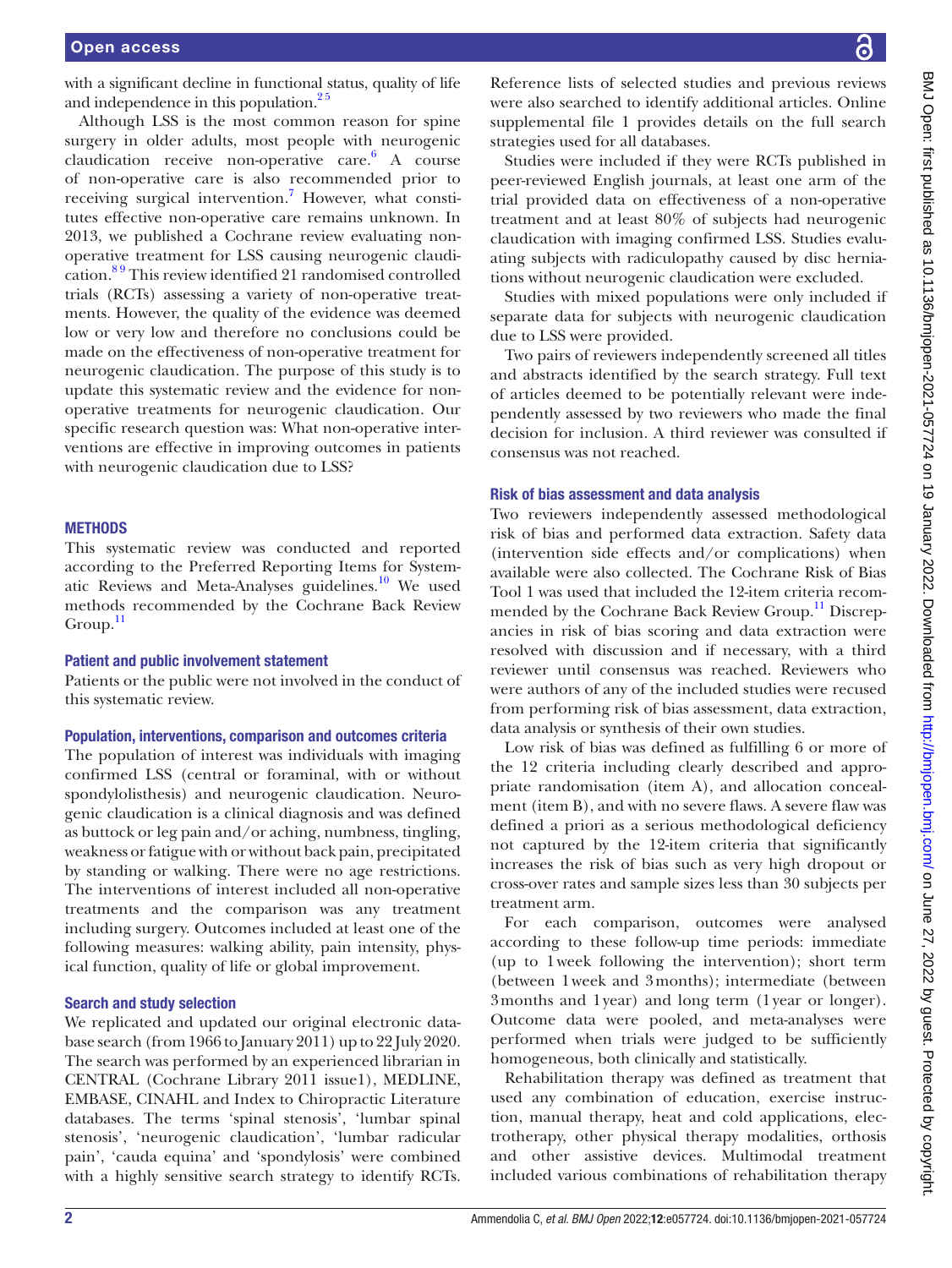treatments, oral and other mediations and spinal injections, but not surgery.

#### Data synthesis

The quality of the evidence for each outcome and for each comparison was evaluated using Grading of Recommendations, Assessment, Development and Evaluation (GRADE)[.12 13](#page-9-8) Overall quality of the evidence was based on performance against five domains: (1) risk of bias; (2) consistency of findings; (3) directness of comparisons; (4) precision of estimates and (5) other considerations such as selective reporting.

The quality of the evidence starts at high when there are consistent findings among at least 75% of RCTs with low risk of bias and consistent, direct and precise data and with no known or suspected publication bias. It downgrades a level for each domain not met. Treatment effects between comparators (more effective, less effective or no difference) were based on statistically significant and clinically important differences in outcomes.

#### High-quality evidence

All five domains are met; further research is very unlikely to change the confidence in the estimate of effect.

#### Moderate-quality evidence

One of the domains is not met; further research is likely to have an important impact on the confidence in the estimate of effect and may change the estimate.

#### Low-quality evidence

Two domains are not met; further research is very likely to have an important impact in the confidence of the estimate of effect and is likely to change the estimate.

#### Very low-quality evidence

Three or more domains are not met; there is great uncertainty about the estimate of effect.

Evidence provided by a single small trial was considered inconsistent and imprecise and thus provide 'low' or 'very low' quality evidence, depending on whether it was assessed as having a low or high risk of bias, respectively, and there were no other limitations. Studies with both low risk of bias and inappropriate or unclear randomisation and/or treatment allocation techniques were downgraded by two levels for the 'risk of bias' domain.

The results below are reported based on statistically significant differences between comparators for each outcome using data reported by authors. Differences considered clinically important will be specified when the quality of the evidence is moderate or higher. The minimal clinical important differences (MCIDs) used are listed in the [online supplemental table 2.](https://dx.doi.org/10.1136/bmjopen-2021-057724) Adverse events for the new studies are detailed when reported by the authors.

#### **RESULTS**

#### Selection and description of included trials

We screened 15200 titles and abstracts and assessed 156 full-text articles. This resulted in 44 RCTs meeting the inclusion criteria, including 23 new trials. [Figure](#page-3-0) 1 summarises original and updated screening results. [Online supplemental table 1](https://dx.doi.org/10.1136/bmjopen-2021-057724) describes the characteristics of all included trials. In total, 3792 participants (1765 males, 1836 females and 191 participants of undisclosed gender<sup>[14 15](#page-9-9)</sup> were randomised to one of the 60 comparison groups. In total, 17 studies evaluated rehabilitation therapy or multimodal care,<sup>[14 16–31](#page-9-9)</sup> 11 assessed epidural injections, $32-42$  7 evaluated oral medications,  $15-43-48$  6 assessed calcitonin, $49-54$  2 evaluated acupuncture<sup>55 56</sup> and 1 assessed spinal manipulation.<sup>57</sup> Thirty-eight trials were conducted at tertiary care or university affiliated centres and six at medical/rehabilitation clinics.[18 24 35–38](#page-10-4) The mean age of participants was 63.3 years. The duration of symptoms varied considerably among the studies with a mean ranging from 12 weeks to 15 years. Follow-up periods also varied significantly ranging from immediately following the intervention to 10years post intervention.

#### Risk of bias of included studies

The median and mean number of criteria met was 7 of 12 (range 2–11), see [table](#page-4-0) 1.

Although 31 studies met six or more criteria, only 9 were considered to have low risk of bias.[19 20 24 27 28 31 37 42 43 56](#page-10-5) Among the remaining 22 studies that met six or more criteria, 13 failed to explicitly describe and/or use appropriate randomisation procedures, allocation concealment or both<sup>16–18 30 32–34 39 41 48 52 54 57</sup>; 3 had severe flaws due to high cross-over rates,  $2^{1222}$  which made the intention-totreat analyses uninterpretable and 6 had other serious flaws including premature stopping of the trial, $47$  large number of participants lost to follow-up<sup>40</sup> and small sample size (less than 30 participants per arm).  $26\frac{294655}{5}$ 

#### Evidence of effect of interventions

Overall, 53 of the 60 comparisons were examined in a single trial, most with small sample sizes. It was only possible to combine data from two trials (assessing surgery vs multimodal treatment) for one outcome in a meta-analysis.[19 22](#page-10-5) The five other studies (all assessing calcitonin) $4^{6-52\,54}$  were combined qualitatively. The results of these pooled analyses were published in our previous reviews.<sup>89</sup> Heterogeneity in source population, intervention and outcome instruments precluded pooling of data from other trials. [Online supplemental table 2,](https://dx.doi.org/10.1136/bmjopen-2021-057724) summary of GRADE assessment and outcomes, summarises the quality of the evidence for outcomes for each comparison.

#### **Calcitonin**

There were no new studies assessing calcitonin. The conclusion from our previous review was that there is very low-quality evidence from six trials  $(N=231)^{49-54}$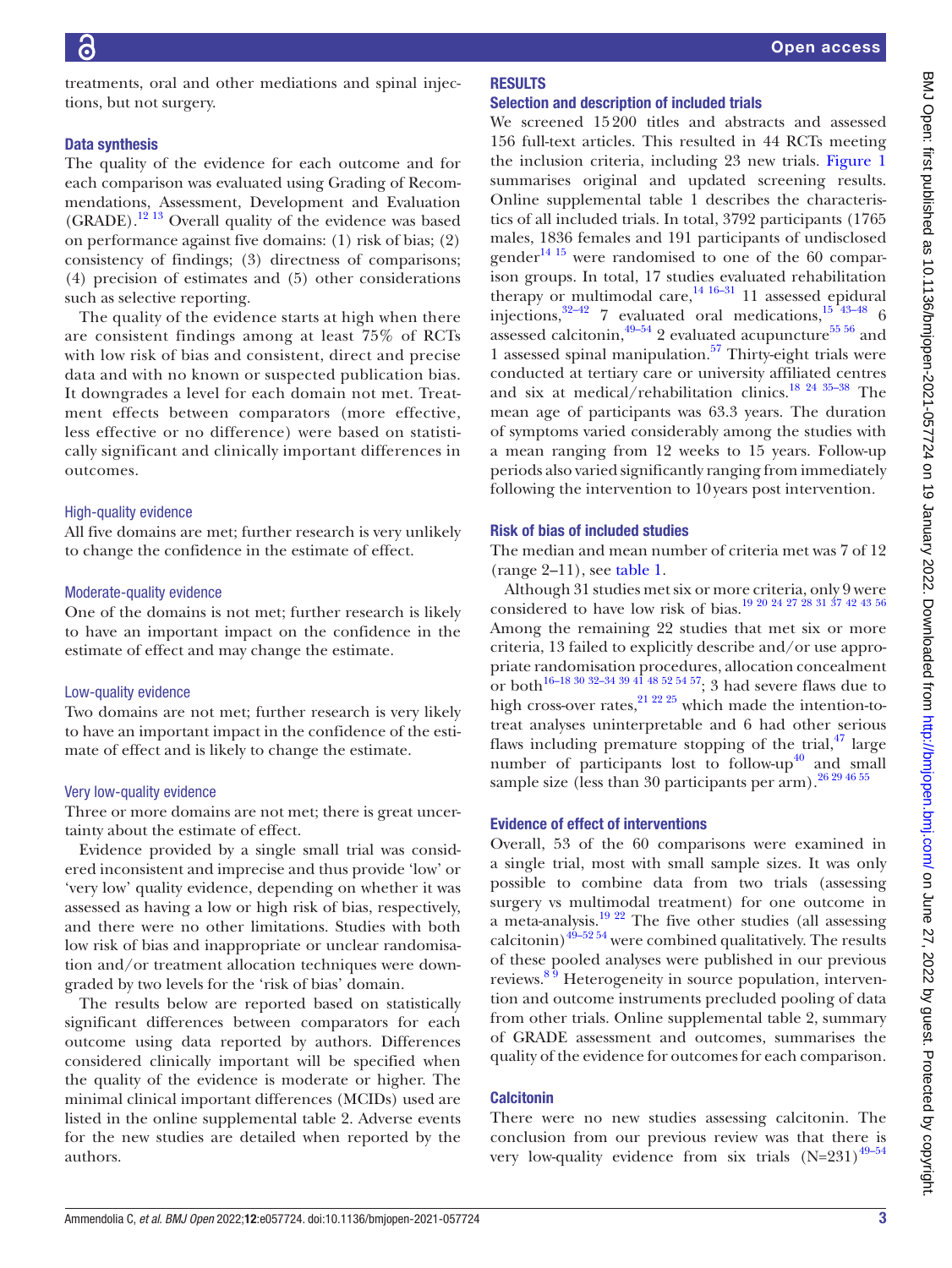

Figure 1 Study flow diagram.

that calcitonin is no better than placebo or paracetamol regardless of mode of administration or outcome assessed.

#### Oral medication

We identified four new studies assessing five oral medications. There is low-quality evidence based on one small cross-over trial  $(N=29)^{46}$  that pregabalin does not improve pain, distance walked, function or global health status immediately following the intervention compared with placebo. Adverse events were reported in 64% of the pregabalin group, the most common being dizziness, compared with 35% in the placebo group.

A small trial evaluating gabapentin plus conservative care  $(N=45)^{48}$  provides very low-quality evidence demonstrating no significant improvement in back/ leg pain, disability scores or global health in the short term compared with conservative care plus botulinum toxin injection. Five patients (20.8%) reported mild-tomoderate pain at injection sites for a few days after botulinum toxin injections.

There is very low-quality evidence from one small trial  $(N=24)^{47}$  that oxymorphone hydrochloride or

<span id="page-3-0"></span>propoxyphene and acetaminophen are no better than placebo in the immediate term for all outcomes assessed.

A single small trial provided very low-quality evidence  $(N=61)^{15}$  that oral corticoids do not improve outcomes in the short term compared with placebo.

The original review identified three studies assessing oral medications and concluded that there is low-quality evidence that prostaglandins improve walking distance and leg pain in the short term compared with etodolac (a non-steroidal anti-inflammatory drug); $^{43}$  that there is very low-quality evidence that gabapentin improves walking distance and pain compared with placebo in the interme-diate and long term<sup>[45](#page-10-13)</sup> and that methylcobalamin (vitamin B 12) plus conservative treatment improves walking distance in the intermediate and long term compared with conservative treatment alone.<sup>44</sup>

#### Rehabilitation therapy and multimodal treatment

We identified eight new studies evaluating 13 rehabilitation therapy and/or multimodal treatment approaches, with one study being compared with surgery.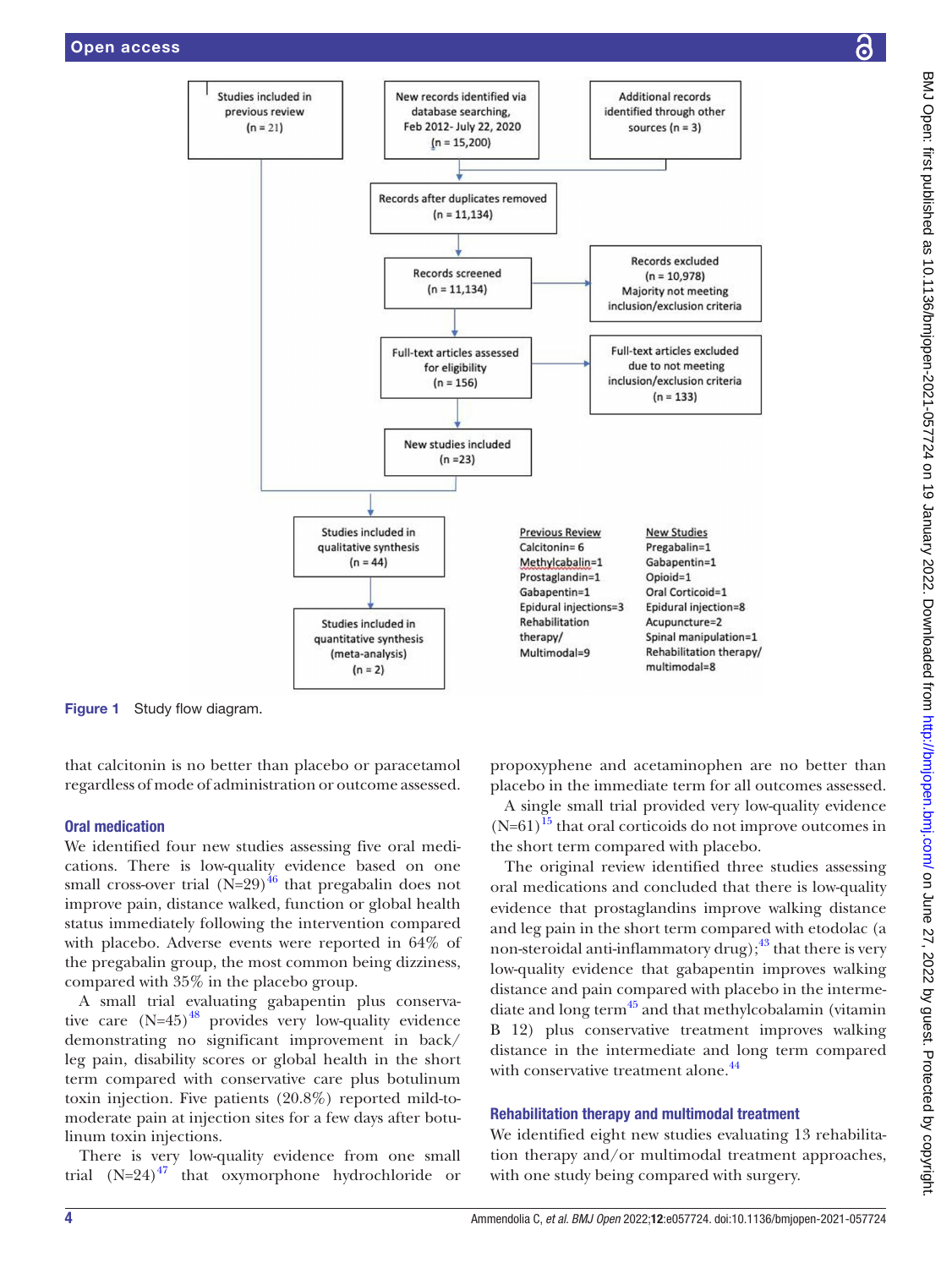<span id="page-4-0"></span>

| Risk of bias assessment for studies on non-operative treatment for lumbar spinal stenosis with neurogenic claudication<br>Table 1 |                 |                                  |                  |                                  |                                  |                                  |                                                     |                                  |                                  |                                  |                          |
|-----------------------------------------------------------------------------------------------------------------------------------|-----------------|----------------------------------|------------------|----------------------------------|----------------------------------|----------------------------------|-----------------------------------------------------|----------------------------------|----------------------------------|----------------------------------|--------------------------|
| ⋖<br>Author                                                                                                                       | m               | $\circ$                          | $\mathbf \Omega$ | ш                                | щ                                | G                                | I                                                   | $\overline{\phantom{a}}$         | ×                                | $\overline{\phantom{a}}$         | Total                    |
| Calcitonin                                                                                                                        |                 |                                  |                  |                                  |                                  |                                  |                                                     |                                  |                                  |                                  |                          |
| $\sim$<br>Eskola et al <sup>51</sup>                                                                                              | $\sim$          | $^+$                             | $\! + \!\!\!\!$  | $+$                              | $\sim$                           | $^{+}$                           | $\sim$<br>$\mathbf{L}$                              | $\sim$                           | $\sim$                           | $^{+}$                           | 5                        |
| $\sim$<br>Porter and Hibbert <sup>49</sup>                                                                                        | $\sim$          | T                                | $\sim$           | $\sim$                           | $\ddot{}$                        | $\ddot{}$                        | T<br>$\sim$                                         | $\sim$                           | $\begin{array}{c} + \end{array}$ | $\ddot{}$                        | 4                        |
| $\sim$<br>Porter and Miller <sup>50</sup>                                                                                         | $\sim$          | $\, +$                           | $\sim$           | $\sim$                           | $\mathbf{L}$                     | $^{+}$                           | $\sim$<br>$^{+}$                                    | $\sim$                           | $\sim$                           | $^{+}$                           | 4                        |
| $\sim$<br>Podichetty et al <sup>52</sup>                                                                                          | $\sim$          | $^{+}$                           | $^{+}$           | $\ddot{}$                        |                                  | $\begin{array}{c} + \end{array}$ | $\begin{array}{c} + \end{array}$                    | $\sim$                           | $\sim$                           | $^{+}$                           | $\circ$                  |
| $\sim$<br>Tafazal et al <sup>54</sup>                                                                                             | $\sim$          | $\begin{array}{c} + \end{array}$ | $^+$             | $^{+}$                           | $^{+}$                           | $^{+}$                           | $\mathbf{L}$<br>$\begin{array}{c} + \end{array}$    | $\sim$                           | $\sim$                           | $^{+}$                           | $\overline{ }$           |
| $\sim$<br>Sahin et al <sup>53</sup>                                                                                               | $\sim$          | п                                | п                | $^{+}$                           | п                                | $\sim$                           | $^{+}$<br>$^{+}$                                    | $\sim$                           | $\sim$                           | $^{+}$                           | 4                        |
| Oral medications                                                                                                                  |                 |                                  |                  |                                  |                                  |                                  |                                                     |                                  |                                  |                                  |                          |
| Prostaglandin                                                                                                                     |                 |                                  |                  |                                  |                                  |                                  |                                                     |                                  |                                  |                                  |                          |
| $\begin{array}{c} + \end{array}$<br>Matsudaria <sup>43</sup>                                                                      | $\! + \!\!\!\!$ | Τ.                               | $\mathbf{I}$     | $^{+}$                           | $\begin{array}{c} + \end{array}$ | $+$                              | $\begin{array}{c} + \end{array}$<br>$\sim$          | $\sim$                           | $\sim$                           | $\begin{array}{c} + \end{array}$ | Ť                        |
| Methylcabalin                                                                                                                     |                 |                                  |                  |                                  |                                  |                                  |                                                     |                                  |                                  |                                  |                          |
| $\mathsf I$<br>Waikakul and Waikakul <sup>44</sup>                                                                                | $\sim$          | $\mathsf I$                      | $\mathsf I$      | $\begin{array}{c} + \end{array}$ | $\! + \!\!\!\!$                  | $\! + \!\!\!\!$                  | $\! + \!\!\!\!$<br>$\sim$                           | $\sim$                           | $\sim$                           | $\! + \!\!\!\!$                  | 5                        |
| Gabapentin                                                                                                                        |                 |                                  |                  |                                  |                                  |                                  |                                                     |                                  |                                  |                                  |                          |
| Ç.<br>Yaksi et al <sup>45</sup>                                                                                                   | ç.              | $\mathsf I$                      | $\mathbf{I}$     | $\mathbf{I}$                     | ç.                               | $+$                              | $\sim$<br>$^{+}$                                    | ŀ                                | ç.                               | $^{+}$                           | S                        |
| Pregabalin                                                                                                                        |                 |                                  |                  |                                  |                                  |                                  |                                                     |                                  |                                  |                                  |                          |
| $^{\mathrm{+}}$<br>Markman et al <sup>46</sup>                                                                                    | $^+$            | $\begin{array}{c} + \end{array}$ | $^+$             | $^{+}$                           | $\begin{array}{c} + \end{array}$ | $^{+}$                           | $\sim$<br>$\! + \!\!\!\!$                           | $^+$                             | $\mathbf{I}$                     | $^+$                             | 101                      |
| Gabapentin                                                                                                                        |                 |                                  |                  |                                  |                                  |                                  |                                                     |                                  |                                  |                                  |                          |
| $\boldsymbol{+}$<br>Park et al <sup>48</sup>                                                                                      | $\sim$          | $\! + \!$                        | $\! + \!$        | $\! +$                           | $^+$                             | $\! + \!\!\!\!$                  | $\sim$<br>$^+$                                      | $\sim$                           | $\mathbf{I}$                     | $^+$                             | $^{\rm 1+}_{\rm 8}$      |
| Oxymorphone hydrochloride                                                                                                         |                 |                                  |                  |                                  |                                  |                                  |                                                     |                                  |                                  |                                  |                          |
| $^{\mathrm{+}}$<br>Markman et al <sup>47</sup>                                                                                    | $^{+}$          | $^+$                             | $^+$             | $^+$                             | $\mathsf I$                      | $\sim$                           | $\sim$<br>$^+$                                      | $^+$                             | $^+$                             | $^+$                             | $9+8$                    |
| Oral corticoid                                                                                                                    |                 |                                  |                  |                                  |                                  |                                  |                                                     |                                  |                                  |                                  |                          |
| $\, +$<br>Rodrigues and Natour <sup>15</sup>                                                                                      | $^{\mathrm{+}}$ | ç.                               | $\sim$           | $\sim$                           | $+$                              | $\begin{array}{c} + \end{array}$ | $\sim$<br>$\sim$                                    | $\sim$                           | $\sim$                           | $+$                              | 5                        |
| Rehabilitation therapy or multimodal care                                                                                         |                 |                                  |                  |                                  |                                  |                                  |                                                     |                                  |                                  |                                  |                          |
| $^+$<br>Goren et $a^{l^{24}}$                                                                                                     | $^+$            | $\mathsf I$                      | L                | $^{+}$                           | $+$                              | $\mathbf{I}$                     | $^{+}$<br>$^+$                                      | $\sim$                           | $\sim$                           | $+$                              | $\stackrel{*}{\sim}$     |
| $\sim$<br>Koc et al <sup>23</sup>                                                                                                 | $\sim$          | Т                                | т                | $\ddot{}$                        | $\begin{array}{c} + \end{array}$ | $^{+}$                           | $\ddot{}$<br>T                                      | $\sim$                           | $\sim$                           | $\begin{array}{c} + \end{array}$ | $\mathfrak{g}$           |
| $\boldsymbol{+}$<br>Pua et al <sup>20</sup>                                                                                       |                 | $\mathbf{I}$                     | $\mathbf{I}$     | $+$                              | $\mathbf{I}$                     | $\! + \!\!\!\!$                  | $^+$<br>$\! +$                                      | $\sim$                           | $\mathbf{I}$                     | $\! + \!\!\!\!$                  | $\stackrel{*}{\sim}$     |
| $^{+}$<br>Whitman et al <sup>18</sup>                                                                                             | $\sim$          | Т                                | п                | $\ddot{}$                        | $^{+}$                           | $^{+}$                           | $\ddot{}$<br>$\ddot{}$                              | $\sim$                           | $\sim$                           | $^{+}$                           | $\sim$                   |
| $^{\mathrm{+}}$<br>Minetama et al <sup>30</sup>                                                                                   | $\sim$          | $\mathbf I$                      | $\mathbf{I}$     | $^{+}$                           | $\! +$                           | $^{+}$                           | ç.<br>$^+$                                          | $^{+}$                           | $^+$                             | $\! + \!\!\!\!$                  | $^{\rm 3+}_{\rm 6}$      |
| $^{+}$<br>Schneider et al <sup>31</sup>                                                                                           | $^{+}$          | I                                | $\overline{1}$   | $\ddot{}$                        | T.                               | $^{+}$                           | $\ddot{}$<br>$\begin{array}{c} + \end{array}$       | $\sim$                           | $\begin{array}{c} + \end{array}$ | $\begin{array}{c} + \end{array}$ | $\stackrel{*}{\infty}$   |
| $\, +$<br>Ammendolia et al <sup>27</sup>                                                                                          | $^{\mathrm{+}}$ | L                                | $\mathbf{I}$     | $^{+}$                           | $^{+}$                           | $^+$                             | $\begin{array}{c} + \end{array}$<br>$^{\mathrm{+}}$ | $+$                              | $^+$                             | $^+$                             | $\sum_{i=1}^{k}$         |
| $\sim$<br>Oğuz et al <sup>14</sup>                                                                                                | $\sim$          |                                  |                  | $\sim$                           | $\sim$                           | $^{+}$                           | $\sim$                                              | $\sim$                           | $\sim$                           | $^{+}$                           | $\sim$                   |
| $^+$<br>Homayouni et al <sup>26</sup>                                                                                             | $\! + \!$       | $\mathsf I$                      | $\mathbf{I}$     | $+$                              | $+$                              | $+$                              | $\mathbf{I}$<br>$\mathbf{I}$                        | $+$                              | $\sim$                           | $+$                              | $\overline{\tau}$        |
| $^{+}$<br>Marchand et a <sup>/29</sup>                                                                                            | $^{+}$          | т                                | T                | $\ddot{}$                        | $\sim$                           | $\ddot{}$                        | $\sim$<br>$\ddot{}$                                 |                                  | $\ddot{}$                        | $^{+}$                           | $\overline{\sim}$        |
| $\, +$<br>Kim et al <sup>28</sup>                                                                                                 | $\, +$          | $\, +$                           | $^{\mathrm{+}}$  | $^{+}$                           | $^{+}$                           | $^{+}$                           | $\sim$<br>$^+$                                      | $\begin{array}{c} + \end{array}$ | $\begin{array}{c} + \end{array}$ | $\begin{array}{c} + \end{array}$ | $\frac{1}{\tau}$         |
| Spinal manipulation                                                                                                               |                 |                                  |                  |                                  |                                  |                                  |                                                     |                                  |                                  |                                  |                          |
| $\mathsf I$<br>Passmore et al <sup>57</sup>                                                                                       |                 | $\mathsf I$                      | $\mathsf I$      | $+$                              |                                  | $^+$                             | $\! + \!\!\!\!$<br>$\mathbf{I}$                     | $\begin{array}{c} + \end{array}$ | $\boldsymbol{+}$                 | $\! + \!\!\!\!$                  | $\overleftarrow{\infty}$ |

6

#### Open access

Continued

Continued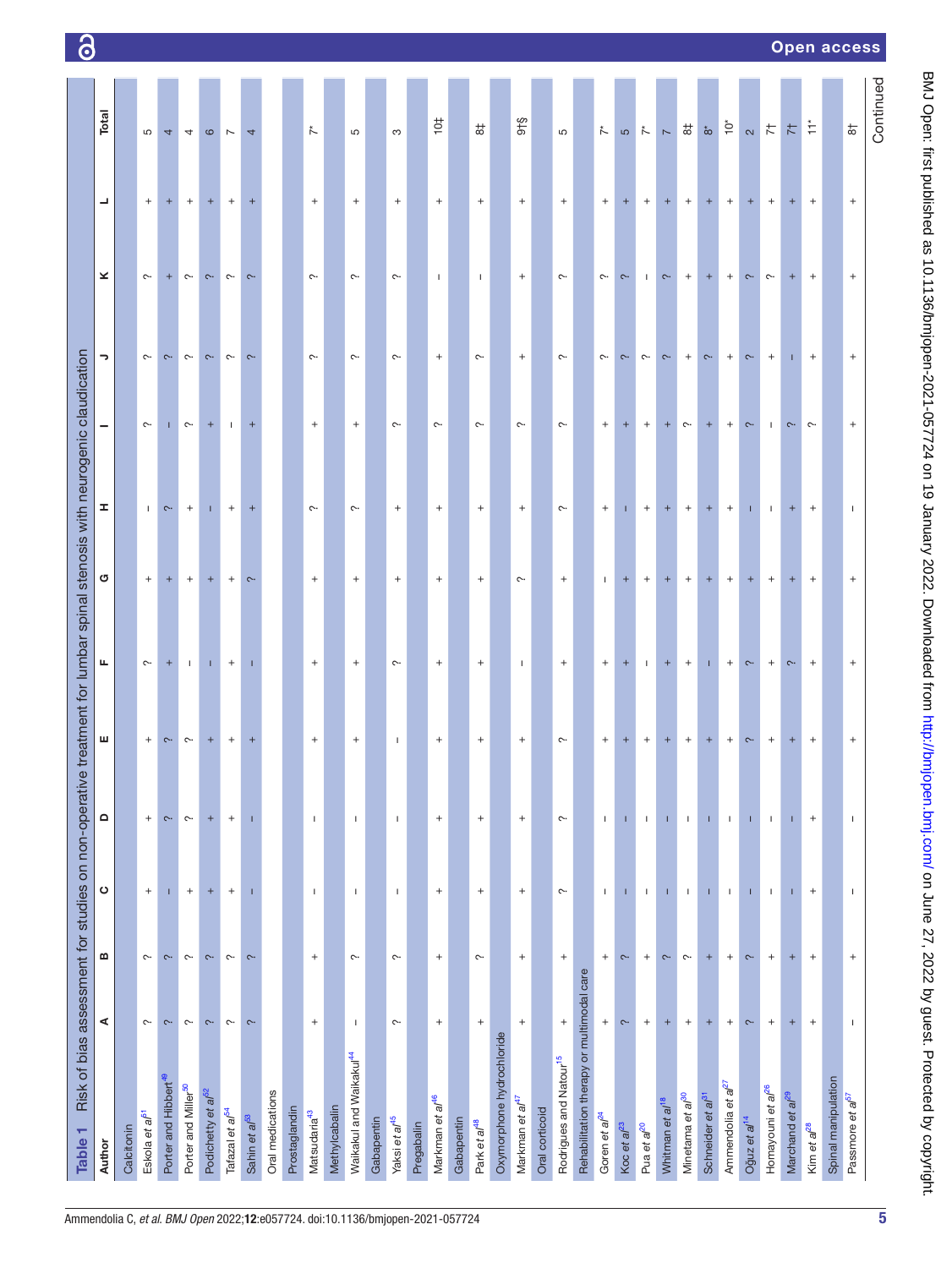$\overline{\partial}$ 

| Continued<br>Table 1                                                                                                                                                                                                                                                                                                                                                                                                                                                                                                                                                                                                                                                                                                                                                                                                                                                                       |                                  |                 |                |                                  |                 |                 |                 |              |                                 |                                  |                                                                                                                                                                                                                                   |
|--------------------------------------------------------------------------------------------------------------------------------------------------------------------------------------------------------------------------------------------------------------------------------------------------------------------------------------------------------------------------------------------------------------------------------------------------------------------------------------------------------------------------------------------------------------------------------------------------------------------------------------------------------------------------------------------------------------------------------------------------------------------------------------------------------------------------------------------------------------------------------------------|----------------------------------|-----------------|----------------|----------------------------------|-----------------|-----------------|-----------------|--------------|---------------------------------|----------------------------------|-----------------------------------------------------------------------------------------------------------------------------------------------------------------------------------------------------------------------------------|
| ⋖<br>Author                                                                                                                                                                                                                                                                                                                                                                                                                                                                                                                                                                                                                                                                                                                                                                                                                                                                                | m                                | ပ               | $\Omega$       | ш                                | щ               | σ               | Ŧ               | -            | <u>t</u>                        | ┙<br>×                           | Total                                                                                                                                                                                                                             |
| Acupuncture                                                                                                                                                                                                                                                                                                                                                                                                                                                                                                                                                                                                                                                                                                                                                                                                                                                                                |                                  |                 |                |                                  |                 |                 |                 |              |                                 |                                  |                                                                                                                                                                                                                                   |
| $^{+}$<br>Kim et al <sup>55</sup>                                                                                                                                                                                                                                                                                                                                                                                                                                                                                                                                                                                                                                                                                                                                                                                                                                                          | $\ddot{}$                        | $\mathbf{I}$    | $\mathbf{I}$   | $\mathbf{I}$                     | $\mathsf I$     | $^{+}$          | $\ddot{}$       | $\mathbf{I}$ | $\ddot{}$<br>$^{+}$             | $^{+}$                           | $\ddot{\tau}$                                                                                                                                                                                                                     |
| $\ddot{}$<br>Qin et al <sup>56</sup>                                                                                                                                                                                                                                                                                                                                                                                                                                                                                                                                                                                                                                                                                                                                                                                                                                                       | $^{+}$                           | $^{+}$          | $\overline{1}$ | $\ddot{}$                        | $\ddot{}$       | $\ddot{}$       | $\ddot{}$       | $^{+}$       | $^{+}$<br>п                     | $\ddot{}$                        | ÷°                                                                                                                                                                                                                                |
| Epidural injections                                                                                                                                                                                                                                                                                                                                                                                                                                                                                                                                                                                                                                                                                                                                                                                                                                                                        |                                  |                 |                |                                  |                 |                 |                 |              |                                 |                                  |                                                                                                                                                                                                                                   |
| $\sim$<br>Cuckler et al <sup>32</sup>                                                                                                                                                                                                                                                                                                                                                                                                                                                                                                                                                                                                                                                                                                                                                                                                                                                      | $\sim$                           | $^{+}$          | $^{+}$         | $^{+}$                           | $^{+}$          | $^{+}$          | $^{+}$          | $^{+}$       | $\ddot{}$<br>ĉ.                 | $^{+}$                           | ၜ                                                                                                                                                                                                                                 |
| $\sim$<br>Fukusaki et al <sup>34</sup>                                                                                                                                                                                                                                                                                                                                                                                                                                                                                                                                                                                                                                                                                                                                                                                                                                                     | $\sim$                           | $\sim$          | $\sim$         | $^{+}$                           | $^{+}$          | $^{+}$          | $\ddot{}$       | $^{+}$       | $^{+}$<br>$\sim$                | $\scriptstyle +$                 | $\overline{ }$                                                                                                                                                                                                                    |
| $\sim$<br>Zahaar <sup>33</sup>                                                                                                                                                                                                                                                                                                                                                                                                                                                                                                                                                                                                                                                                                                                                                                                                                                                             | $\sim$                           | $^{+}$          | $\sim$         | $\begin{array}{c} + \end{array}$ | $\ddot{}$       | $^{+}$          | $\ddot{}$       | $^{+}$       | $\sim$<br>т                     | П                                | $\circ$                                                                                                                                                                                                                           |
| $^+$<br>Brown <sup>35</sup>                                                                                                                                                                                                                                                                                                                                                                                                                                                                                                                                                                                                                                                                                                                                                                                                                                                                | $\mathbf{I}$                     | $+$             | T              | $\sim$                           | $\! + \!\!\!\!$ | $+$             | $\mathbf{L}$    | $\sim$       | $\mathbf{I}$<br>$\sim$          | $\! + \!\!\!\!$                  | 5                                                                                                                                                                                                                                 |
| $^{+}$<br>Friedly et al, <sup>37</sup> Friedly et al <sup>62</sup><br>and Makris <sup>64</sup>                                                                                                                                                                                                                                                                                                                                                                                                                                                                                                                                                                                                                                                                                                                                                                                             | $^{+}$                           | $\ddot{}$       | $\ddot{}$      | $\ddot{}$                        | $\ddot{}$       | $\ddot{}$       | $\ddot{}$       | $\sim$       | $\ddot{}$<br>$\ddot{}$          | $\ddot{}$                        | $\ddot{ }$                                                                                                                                                                                                                        |
| ç.<br>Song et al <sup>36</sup>                                                                                                                                                                                                                                                                                                                                                                                                                                                                                                                                                                                                                                                                                                                                                                                                                                                             | ç.                               | ç.              | ç.             | $\sim$                           | $^{+}$          | $\! + \!\!\!\!$ | $\mathbf{I}$    | $\sim$       | $^{+}$<br>$\! + \!\!\!\!$       | $\! + \!\!\!\!$                  | 5                                                                                                                                                                                                                                 |
| $\sim$<br>Milbum et a <sup>/38</sup>                                                                                                                                                                                                                                                                                                                                                                                                                                                                                                                                                                                                                                                                                                                                                                                                                                                       | $\sim$                           | $^{+}$          | П              | $\begin{array}{c} + \end{array}$ |                 | $\ddot{}$       | п               | $\sim$       | Т<br>п                          | $\begin{array}{c} + \end{array}$ | 4                                                                                                                                                                                                                                 |
| $^{+}$<br>Hammerich et al <sup>40</sup>                                                                                                                                                                                                                                                                                                                                                                                                                                                                                                                                                                                                                                                                                                                                                                                                                                                    | $^{+}$                           | $\mathbf{I}$    | T              | $^{+}$                           | I.              | $^{+}$          | $\sim$          | ç.           | $\! + \!\!\!\!$<br>$\mathbf{I}$ | $^{+}$                           | t5                                                                                                                                                                                                                                |
| $^{+}$<br>Sencan et a <sup>/41</sup>                                                                                                                                                                                                                                                                                                                                                                                                                                                                                                                                                                                                                                                                                                                                                                                                                                                       | $\sim$                           | $^{+}$          | I              | $\begin{array}{c} + \end{array}$ | $^{+}$          | $\sim$          | $^{+}$          | $^{+}$       | $\sim$<br>$^{+}$                | $\ddot{}$                        | $\overline{a}$                                                                                                                                                                                                                    |
| $^+$<br>Wei et al <sup>42</sup>                                                                                                                                                                                                                                                                                                                                                                                                                                                                                                                                                                                                                                                                                                                                                                                                                                                            | $^{+}$                           | $\! + \!\!\!\!$ | J.             | T.                               | $\! + \!\!\!\!$ | T.              | $\! + \!\!\!\!$ | $\sim$       | $^{+}$                          | $\! + \!\!\!\!$                  | ံထ                                                                                                                                                                                                                                |
| Percutaneous epidural adhesiolysis                                                                                                                                                                                                                                                                                                                                                                                                                                                                                                                                                                                                                                                                                                                                                                                                                                                         |                                  |                 |                |                                  |                 |                 |                 |              |                                 |                                  |                                                                                                                                                                                                                                   |
| $^+$<br>Karm et al <sup>39</sup>                                                                                                                                                                                                                                                                                                                                                                                                                                                                                                                                                                                                                                                                                                                                                                                                                                                           | ç.                               | $^{+}$          | 1              | $\! + \!\!\!\!$                  | $\mathbf{I}$    | $\! + \!\!\!\!$ | $\ddot{}$       | $\sim$       | $\mathbf{I}$<br>$\mathbf{I}$    | $^{+}$                           | 6‡                                                                                                                                                                                                                                |
| Surgery versus physical therapy                                                                                                                                                                                                                                                                                                                                                                                                                                                                                                                                                                                                                                                                                                                                                                                                                                                            |                                  |                 |                |                                  |                 |                 |                 |              |                                 |                                  |                                                                                                                                                                                                                                   |
| ç.<br>Zucherman et al <sup>60</sup> and Hsu<br>Zucherman et al, <sup>17</sup><br>et al <sup>59</sup>                                                                                                                                                                                                                                                                                                                                                                                                                                                                                                                                                                                                                                                                                                                                                                                       | $^{+}$                           | I               | J              | $^{+}$                           | $^{+}$          |                 | $^{+}$          | $^{+}$       | $^{+}$<br>$\sim$                | $^{+}$                           | 56                                                                                                                                                                                                                                |
| $^{+}$<br>Weinstein et al, <sup>21</sup> Weinstein<br>et al <sup>98</sup> , Abdu et al <sup>61</sup>                                                                                                                                                                                                                                                                                                                                                                                                                                                                                                                                                                                                                                                                                                                                                                                       | $^{+}$                           | т               | т              | $\ddot{}$                        | $\ddot{}$       | $\ddot{}$       | $\ddot{}$       | $\sim$       | $\sim$                          | $\ddot{}$                        | $+1$ *** 5<                                                                                                                                                                                                                       |
| $+$<br>Amundsen et al <sup>16</sup>                                                                                                                                                                                                                                                                                                                                                                                                                                                                                                                                                                                                                                                                                                                                                                                                                                                        | $\sim$                           | $\mathbf{I}$    | T              | $\mathsf{I}$                     | $^{+}$          | $\! + \!\!\!\!$ | $\ddot{}$       | $\mathsf{I}$ | $\mathsf{I}$<br>$\sim$          | $\sim$                           | 4                                                                                                                                                                                                                                 |
| $\begin{array}{c} + \end{array}$<br>Malmivaara et al <sup>19</sup>                                                                                                                                                                                                                                                                                                                                                                                                                                                                                                                                                                                                                                                                                                                                                                                                                         | $^{+}$                           |                 | т              | $\ddot{}$                        | $\ddot{}$       | $\ddot{}$       | $\ddot{}$       | $\ddot{}$    | $\sim$<br>$\sim$                | $\ddot{}$                        | $\stackrel{*}{\infty}$                                                                                                                                                                                                            |
| $^{+}$<br>Weinstein e <i>t al<sup>22</sup></i> , Weinstein<br>et al <sup>99</sup> , Lurie et al <sup>58</sup>                                                                                                                                                                                                                                                                                                                                                                                                                                                                                                                                                                                                                                                                                                                                                                              | $\begin{array}{c} + \end{array}$ | $\mathbf{I}$    | $\mathbf{I}$   | $\! + \!\!\!\!$                  | $\mathbf{I}$    |                 | $^{+}$          | $\sim$       | $\overline{1}$<br>ς.            | $\! + \!\!\!\!$                  | $6+$                                                                                                                                                                                                                              |
| $^{+}$<br>Delitto et al <sup>25</sup>                                                                                                                                                                                                                                                                                                                                                                                                                                                                                                                                                                                                                                                                                                                                                                                                                                                      | $\ddot{}$                        | т               | T              | $^{+}$                           | $\sim$          | $\ddot{}$       | т               | $^{+}$       | $^{+}$<br>т                     | $\begin{array}{c} + \end{array}$ | 7††                                                                                                                                                                                                                               |
| A: Was the method of randomisation adequate? B: Was the treation concealed? C: Was the patient blinded to the intervention? D: Was the care provider blinded to the intervention? E: Was the outcome assessor blinded to the<br>"Low risk of bias if six or more items met, including valid randomisation and treatment allocation techniques and no severe flaws.<br>12-year follow-up drop-out rate 30%, 1 year<20%; intention to treat inconsistent at 2-year follow-up<br>intervention? F: Was the drop-out rate described and acceptable? G: Were all randomis<br>groups similar at baseline regarding the most important prognostic indicators? J: Were<br>"Drop-out rate<20% at 1 year, >20% at 4 years.<br>ttSevere flaw due to high cross-over rates.<br>t<30 participants per treatment arm.<br>#Treatment allocation unclear.<br>§Premature end of study.<br>-: No, ?: Unclear. |                                  |                 |                |                                  |                 |                 |                 |              |                                 |                                  | sed participants analysed in the group to which they were allocated? H: Are reports of the study free of suggestion of selective outcome reporting? I: Were the<br>cointerventions avoided or similar? K: Was the compliance acce |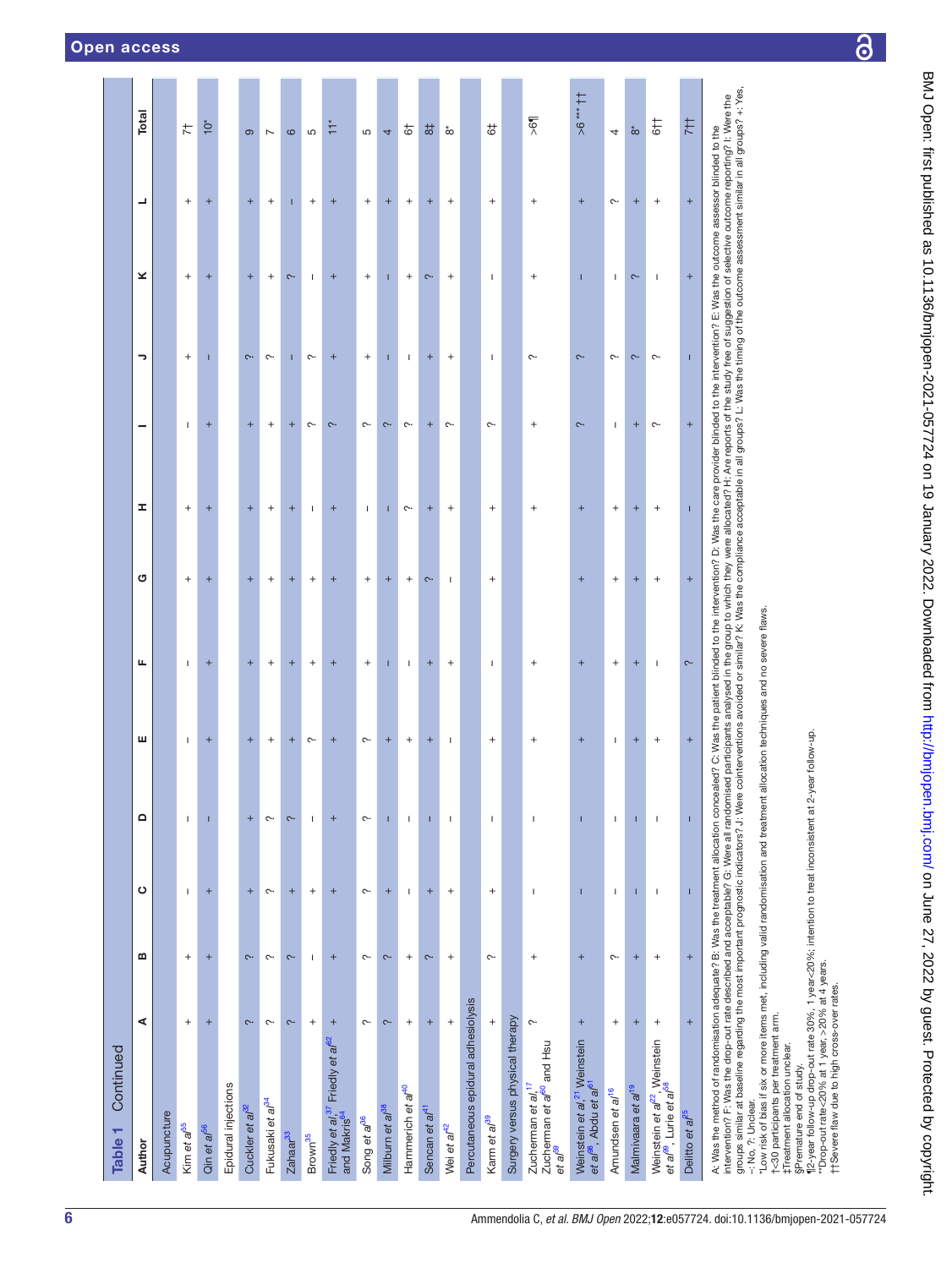Õ

There is moderate-quality evidence from one trial  $(N=259)^{31}$  $(N=259)^{31}$  $(N=259)^{31}$  that manual therapy and exercise provides superior and clinically important short-term improvement in symptoms and function compared with medical care or community-based group exercise and that community-based group exercise improves physical activity in the short term compared with medical care. There were no reported serious adverse events in any group. There was a significantly greater rate of transient joint soreness associated with the manual therapy and exercise group (49%) compared with the community-based group exercise (31%) and medical care (6%) groups.

Another trial provides moderate-quality evidence  $(N=104)^{27}$  that comprehensive care (manual therapy, education and exercise delivered using a cognitivebehavioural approach) demonstrates superior and clinically important improvements in walking distance in the immediate, short, intermediate and long term and compared with self-directed home exercise. This study also provides low-quality evidence that comprehensive care improves overall pain and function in the long term compared with self-directed home exercises. At 12 months, none of the 43 participants in the comprehensive group and 2 of the 46 participants in the self-directed group experienced adverse events. These adverse events were mostly attributed to a temporary increase in low back and/or leg pain.

There is low-quality evidence from one trial  $(N=34)^{28}$ that a form of manual therapy (Mokuri Chuna), acupuncture and physician care, with or without a herbal remedy (Gang-Chuk Tang), improves low back pain in the intermediate term compared with oral aceclofenac, epidural steroids and physical therapy (heat and TENS).

A single study assessing supervised physical therapy (manual therapy, exercise and body weight-supported treadmill)  $(N=86)^{30}$  provides low-quality evidence for improved symptoms, function and walking distance in the short term compared with home exercises.

There is very low-quality evidence from one study  $(N=120)^{14}$  that heat, transcutaneous electrical nerve stimulation (TENS) and home exercise instruction are no better than isokinetic exercise in the immediate, short and intermediate term for all outcomes and less effective than unloaded exercises in the immediate and short term. Unloaded exercise was also found to be superior to isokinetic exercise in the immediate and short term.

One small single study  $(N=47)^{26}$  $(N=47)^{26}$  $(N=47)^{26}$  provides very lowquality evidence that aquatic exercise is more effective than physical therapy (exercise, ultrasound, heat and TENS) in improving pain and walking distance in the immediate term.

Another small single trial  $(N=40)^{29}$  $(N=40)^{29}$  $(N=40)^{29}$  provides very lowquality evidence that a presurgical exercise programme improves postsurgical outcomes in the immediate, but not in the short or intermediate terms.

There is low-quality evidence from one study  $(N=169)^{25}$  $(N=169)^{25}$  $(N=169)^{25}$ that a structured physical therapy programme (education

and exercises) provides similar outcomes to decompression surgery in the long term (2-year follow-up). Overall, 9 out of 82 participants receiving physical therapy reported adverse events consisting of worsening of symptoms, whereas 33 out 87 participants reported surgery-related complications, mainly attributable to reoperation, delay in wound healing and surgical site infection.

Our original review identified nine rehabilitation therapy/multimodal trials of which five were compared with surgical interventions. A meta-analysis was conducted for two of the surgical trials. Two of the original surgical trials have since published 8-year follow-up results (see below). All studies provide either low-quality or very lowquality evidence.

A meta-analysis<sup>8 9</sup> that includes two trials<sup>22 [19](#page-10-5)</sup> shows that laminectomy improves outcomes only at the 2-year follow-up compared with conservative care. One of these studies shows no difference in outcomes after an 8-year follow-up. [58](#page-10-44)

An interspinous surgical implant<sup>[17 59 60](#page-9-12)</sup> was found to be superior to multimodal treatment (epidural injections, pain medication, education, exercise, back brace, heat/ ice and massage). Another trial $16$  provided inconclusive evidence when comparing laminectomy with or without fusion to lumbar orthosis and education.

Among patients with degenerative spondylolisthesis, one study<sup>21</sup> shows no difference in outcomes with laminectomy when compared with conservative care, including after an 8-year follow-up. [61](#page-10-42)

One study showed that exercise plus ultrasound is no better than exercise plus sham ultrasound but better than no treatment, and exercise plus sham ultrasound is better than no treatment. $^{24}$  Other studies demonstrated that inpatient physical therapy (ultrasound, heat and TENS) is more effective than home exercise plus oral diclofenac,<sup>[23](#page-10-21)</sup> unweighted treadmill walking plus exercise is no better than cycling plus exercise $^{20}$  and manual therapy, exercise and unweighted treadmill are more effective than flexion exercises, walking and sham ultrasound.<sup>[18](#page-10-4)</sup>

#### Epidural injections

We identified six new studies evaluating epidural injections. There is moderate-quality evidence from one study  $(N=400)^{37}$   $^{62}$  that glucocorticoid plus lidocaine injection is better than lidocaine alone in improving pain and function at 3 weeks (short term) but not at 6 weeks (short term), 12 weeks (intermediate term) or 12 months (long term). The improved outcomes at 3 weeks were statistically significant but not considered to be of clinical importance. $63$  A follow-up subgroup analysis<sup>64</sup> using patient-prioritised Roland-Morris Disability Questionnaire items did not change the results. A total 21.5% of patients in the glucocorticoid-lidocaine group and 15.5% in the lidocaine alone group reported one or more adverse events (p=0.08). Adverse events included headaches, fever, infection, dizziness, cardiovascular/ lung problems, leg swelling and dural puncture.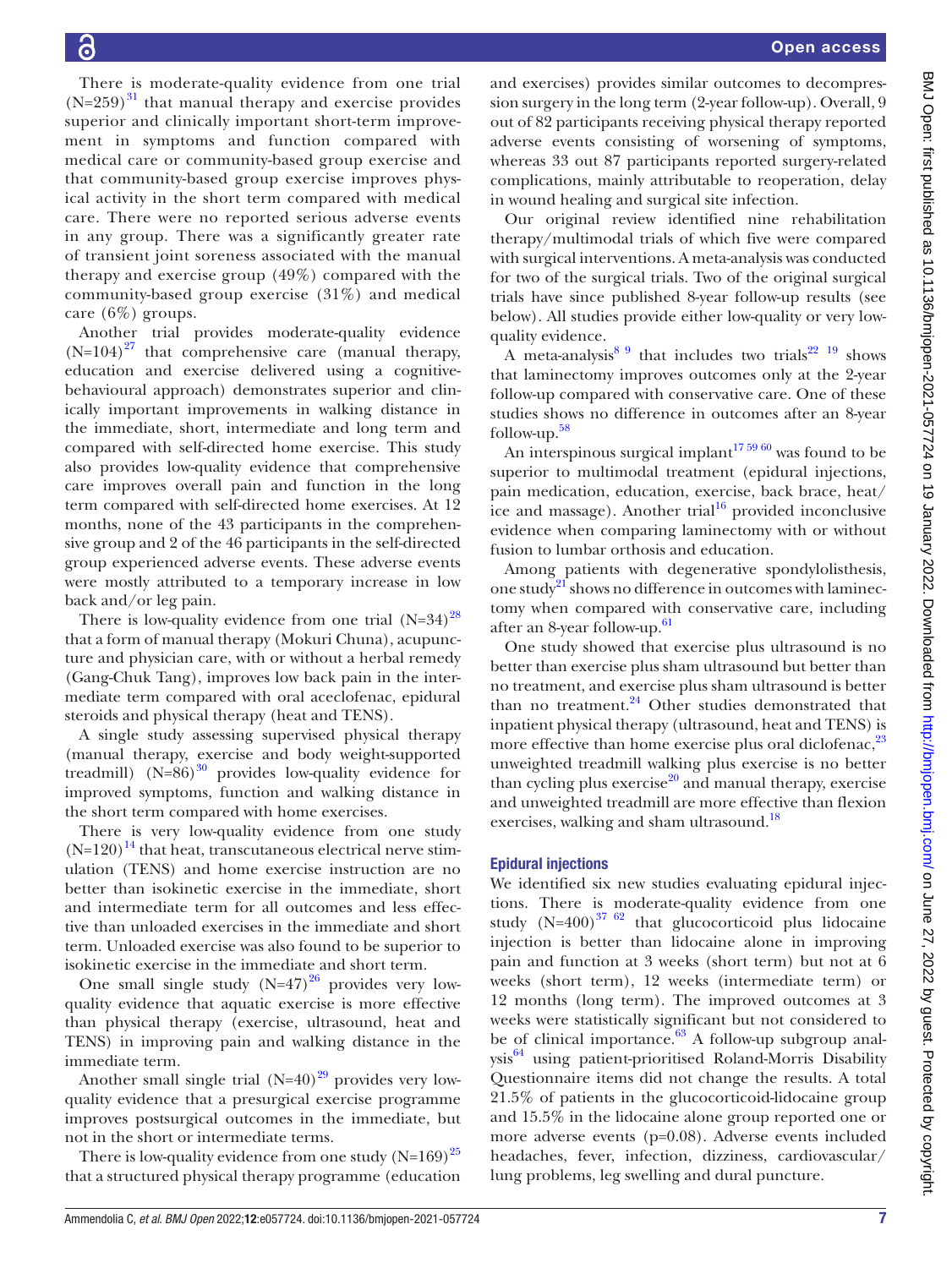A small study  $(N=29)^{36}$  provided very low-quality evidence that an injection of lidocaine is no better than a saline injection for all outcomes in the short term.

There is very low-quality evidence from one study  $(N=57)^{38}$  that steroid injections at the level of maximal stenosis improve pain and function in the immediate and short term compared with steroid injections at two levels cephalad to the maximum level of stenosis.

A small trial  $(N=54)^{40}$  provided very low-quality evidence that steroid injections are no better than steroid injections combined with physical therapy (manual therapy and exercise) in improving pain or function in the short term but are more effective in improving pain in the intermediate and long term.

There is very low-quality evidence from one study  $(N=67)^{41}$  $(N=67)^{41}$  $(N=67)^{41}$  that interlaminar steroid injection improves pain and walking distance in the intermediate but not in the short term compared with transforaminal steroid injection.

A three-arm trial  $(N=30)^{42}$  provided low-quality evidence that tumour necrosis factor (TNF) alpha inhibitor (etanercept) injections improved pain and function in the immediate, short and intermediate term compared with steroid or lidocaine injections and that steroid injections were no better than lidocaine for all outcomes and follow-up periods.

There is very low-quality evidence from one small trial  $(N=38)^{35}$  that minimally invasive lumbar decompression surgery is no better than epidural steroid injections for all outcomes in the short term.

One small trial  $(N=44)^{39}$  provided very low-quality evidence that an epidural inflatable balloon catheter (ZiNeu) improves pain and function in the intermediate term but not in the short term compared with a balloonless catheter (Racz). Minor and transient adverse events were reported equally in both groups (no data provided), mostly pain and paraesthesia at the injection site.

Our original review identified four trials evaluating seven epidural injection approaches, all with very lowquality evidence for all outcomes. Two trials demonstrated that translaminar $32$  or caudal<sup>33</sup> steroid injections were no better than placebo. Two other trials showed that translaminar epidural steroid plus a block was better than placebo or an epidural block alone, $34$  that translaminar epidural block was better than placebo $34$  and that interlaminar epidural steroid plus a block was better than home exercise plus diclofenac or inpatient physical therapy (ultrasound, heat and TENS). $^{23}$  $^{23}$  $^{23}$ 

#### **Acupuncture**

We identified two new studies assessing acupuncture. There is low-quality evidence from one trial  $(N=80)^{56}$  that acupuncture improves back and leg pain, symptoms and function in the immediate, short and intermediate term compared with sham acupuncture. Overall, 3 out of 40 participants in the acupuncture group reported shortterm pain at the insertion site (one also had a haematoma) and 5 out of the 40 participants in the sham group

reported non-serious back pain or fatigue. There is very low-quality evidence from a small trial  $(N=50)^{55}$  that acupuncture plus usual care is no better than usual care alone in the short term for all outcomes.

#### Spinal manipulation

We identified one study assessing spinal manipulation. There is very low-quality evidence from a very small trial  $(N=14)^{57}$  that spinal manipulation alone is no better than a wait list control in the immediate term for all outcomes.

#### **DISCUSSION**

We updated our systematic review on non-operative treatments for LSS causing neurogenic claudication and identified 23 new trials that were added to the previous 21 studies. The highest number of studies, 17/44, evaluated rehabilitation therapy/multimodal treatment, 11 assessed epidural interventions, 7 assessed oral medications, 6 assessed calcitonin, 2 evaluated acupuncture and 1 assessed spinal manipulation. Of the 60 comparisons that were evaluated, 5 comparisons from three trials<sup>27 31 37</sup> provided moderate-quality evidence. The remaining comparisons provide either low-quality or very low-quality evidence. In our original review, all comparisons for all the interventions assessed were of low-quality or very low-quality evidence. This lack of moderate-quality or high-quality evidence limited our ability to make conclusions on the effectiveness of most non-operative treatments.

There is now moderate evidence that a multimodal structured 6-week programme consisting of manual therapy and exercise with or without education is an effective treatment approach<sup>[27 31](#page-10-25)</sup> for neurogenic claudication and that epidural steroid injections do not provide clinically important improvements in short-term or long-term outcomes compared with epidural lidocaine injections. However, given that these respective findings came from single studies, this evidence lacks consistency and therefore there is a possibility that replicating these trials in the future might result in substantially different conclusions. However, a recent clinical practice guideline for the management of LSS leading to neurogenic claudication concurred with our findings and recommended, based on moderate-quality evidence, multimodal care consisting of education with home exercises and manual therapy.<sup>65</sup> These guidelines also recommended against the use of epidural steroid injections, based on high-quality evidence. A recent systematic review and meta-analysis of RCTs evaluating conservative non-pharmacological therapies for degenerative LSS also concluded, based on low-tomoderate evidence, that manual therapy and supervised exercises significantly improve outcomes compared with self-directed or group exercises.<sup>66</sup> A recent clinical update published in the *British Medical Journal* recommended supervised exercise and manual therapy as a first-line treatment for LSS and recommended against the use of epidural steroid injections.<sup>67</sup> More dated systematic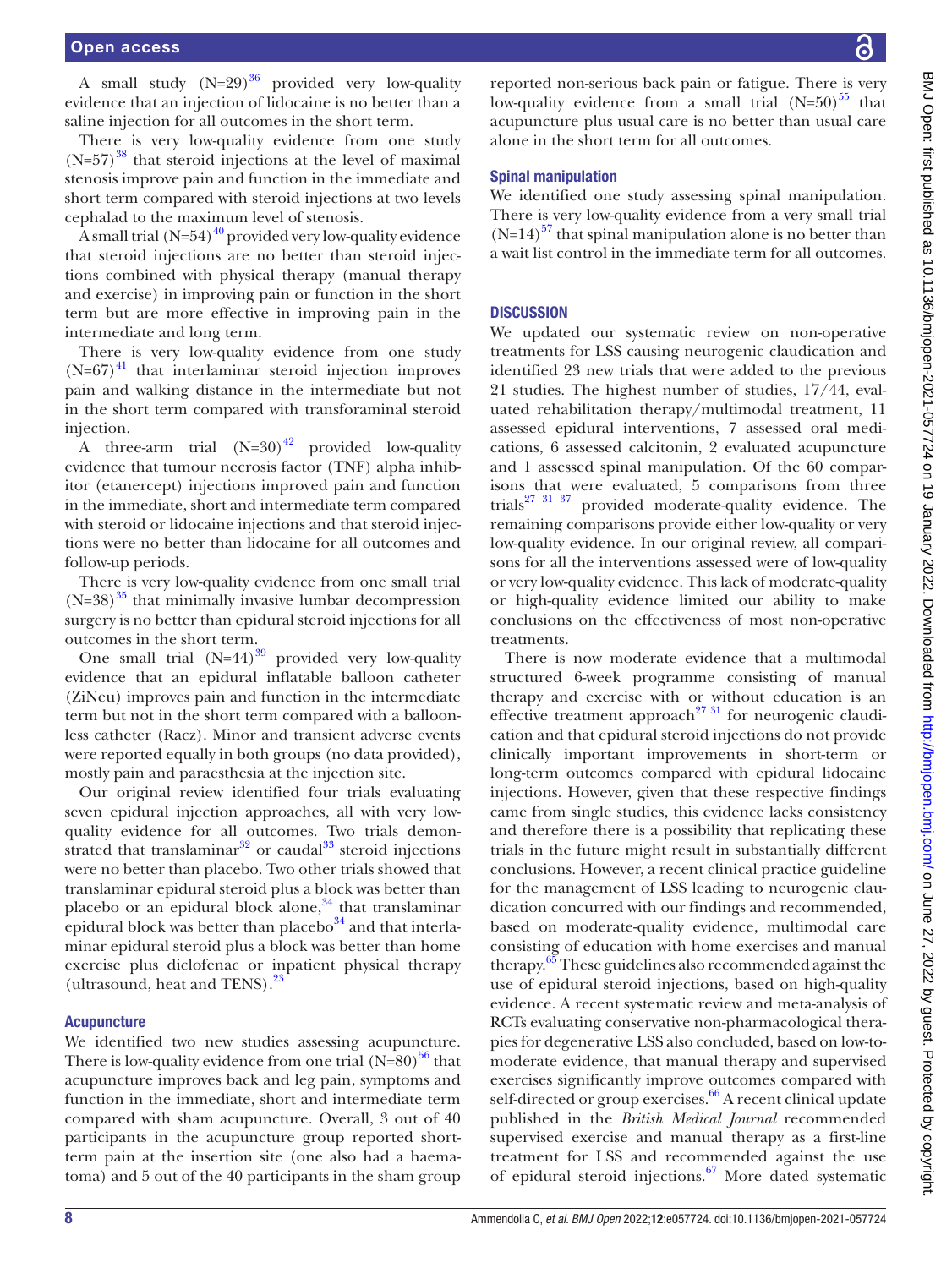reviews did not recommend a combination of education, exercise and manual therapy as an effective treatment for LSS.[7 68 69](#page-9-4) However, these reviews did not include the more recent higher quality trials<sup>2731</sup> evaluating this multimodal approach.

A multimodal approach to the treatment of LSS would appear to be a rational approach given the complexity of neurogenic claudication with underlying physical, functional and psychosocial factors impacting recovery.<sup>70</sup> There is also a plausible rationale for the lack of effectiveness of epidural steroid injections for neurogenic claudication since the dominant underlying pathophysiological mechanism appears to be neuroischaemia rather than neuroinflammation.[4](#page-9-13)

Although we cannot make firm conclusions about the effectiveness of non-operative treatments for neurogenic claudication, this review is important because it provides important information regarding the state of current evidence regarding non-operative treatments. This can be used to inform clinical practice guidelines and aid clinicians and patients in making clinical decisions regarding treatment options. This is particularly important with respect to interventions that have higher risks and costs such as epidural injections and surgery. About 25% of all epidural injections are performed for  $LSS<sup>71 72</sup>$  yet the evidence from our current review and those of others<sup>73–75</sup> do not support their use. The number and associated costs of surgical procedures for degenerative LSS are growing, especially decompression surgery with complex fusion.<sup>76 77</sup> LSS continues to be the most common reason for spine surgery in older adults. $676$ High-quality evidence for the effectiveness of surgery is also lacking based on our current review and the findings of other systematic reviews.[78 79](#page-11-9) Clinical trials evaluating surgery for LSS are difficult to conduct due to challenges in recruitment and blinding (patient and practitioner) and high costs. $80$  One ongoing clinical trial is comparing decompression surgery with sham surgery which should help to evaluate the potential role of the placebo effect of surgery for  $LSS$ .<sup>[81](#page-11-11)</sup>

Oral medication is often the first-line treatment in primary care management of LSS.<sup>[5](#page-9-2)</sup> Pregabalin and gabapentin are commonly prescribed medications for LSS despite the growing evidence that these medications are not effective for back-related leg symptoms and may cause more harm than good. $82-84$ 

New to this updated review are clinical trials on acupuncture and spinal manipulation; however, the quality of the evidence was insufficient to make conclusions on their effectiveness. A systematic review and meta-analysis of RCTs and controlled clinical trials published in Chinese found no conclusive evidence for the effectiveness and safety of acupuncture for LSS.<sup>85</sup> Passive unimodal treatments such as acupuncture and spinal manipulation are unlikely to provide long-term benefit but more likely to provide benefit when combined with a comprehensive approach to managing  $LSS$ ,<sup>27</sup> not unlike recommendations for managing chronic low back pain.<sup>86</sup>

This review is also important because it provides a comprehensive assessment and identification of significant knowledge gaps in this area to guide future research. This includes the need for higher quality studies that assess commonly used non-operative treatments particularly in primary care settings that are adequately powered and have low risk of bias and long-term follow-up. Future RCTs should follow the Consolidated Standards of Reporting Trials guideline $87$  when planning trials and reporting study findings in an attempt to improve transparency and reduce bias.

The strengths of this review include the evaluation of a wide range of non-operative interventions and the use of consistent inclusion and exclusion criteria for neurogenic claudication, which included the corroboration of a diagnosis of LSS with imaging. The use of these criteria to define the study population increases the likelihood that participants in the included studies had the diagnosis of neurogenic claudication due to narrowing of the central canal or lateral foraminae.<sup>88-90</sup> Other strengths of this review include the use of rigorous methods recommended by the Cochrane Collaboration, the WHO and the Cochrane Back and Neck Pain Review Group.<sup>13</sup> This included the use of the GRADE method to synthesise and summarise the quality of the evidence.

Limitations of this review include the potential for language bias because only English articles were accepted. We also included studies with small samples sizes which are more prone to high risk of bias. $\frac{91}{2}$  Over half of the included studies had less than 30 subjects per arm at baseline and none of these studies could be pooled because of high heterogeneity across studies. However, the exclusion of studies with small samples sizes in this review would not have changed our conclusions. The definition of a severe flaw and the cut-off point of 6 or more to differentiate trials of low from high risk of bias were arbitrary, therefore alternative definitions and cut-off points or the use of other risk of bias tools could have impacted the findings and conclusions of this review. The validity of MCIDs used in this review is unknown. Although most were derived from studies with neurogenic claudication,  $639293$  others were based on an arbitrary improvement of at least  $30\%$ .<sup>[94](#page-11-18)</sup> There are no agreed upon MCIDs in LSS and therefore different MCIDs thresholds could have potentially altered our conclusions. The location and severity of the stenosis on imaging was not deemed important in this review. Imaging findings often do not correlate with patient symptoms or severity and therefore imaging by itself is a not reliable diagnostic tool in this population.[67 95 96](#page-11-4) Neurogenic claudication is the clinical entity of interest in this review and, although usually caused by LSS, the diagnosis is made clinically without imaging. $97$  Neurogenic claudication symptoms, by definitions, improve with flexion, due to the increased volume around the involved nerve roots irrespective of where the stenosis is located (eg, centrally or at the lateral recess). However, it is uncertain whether the effectiveness of some interventions, such as epidural steroid injections, is dependent on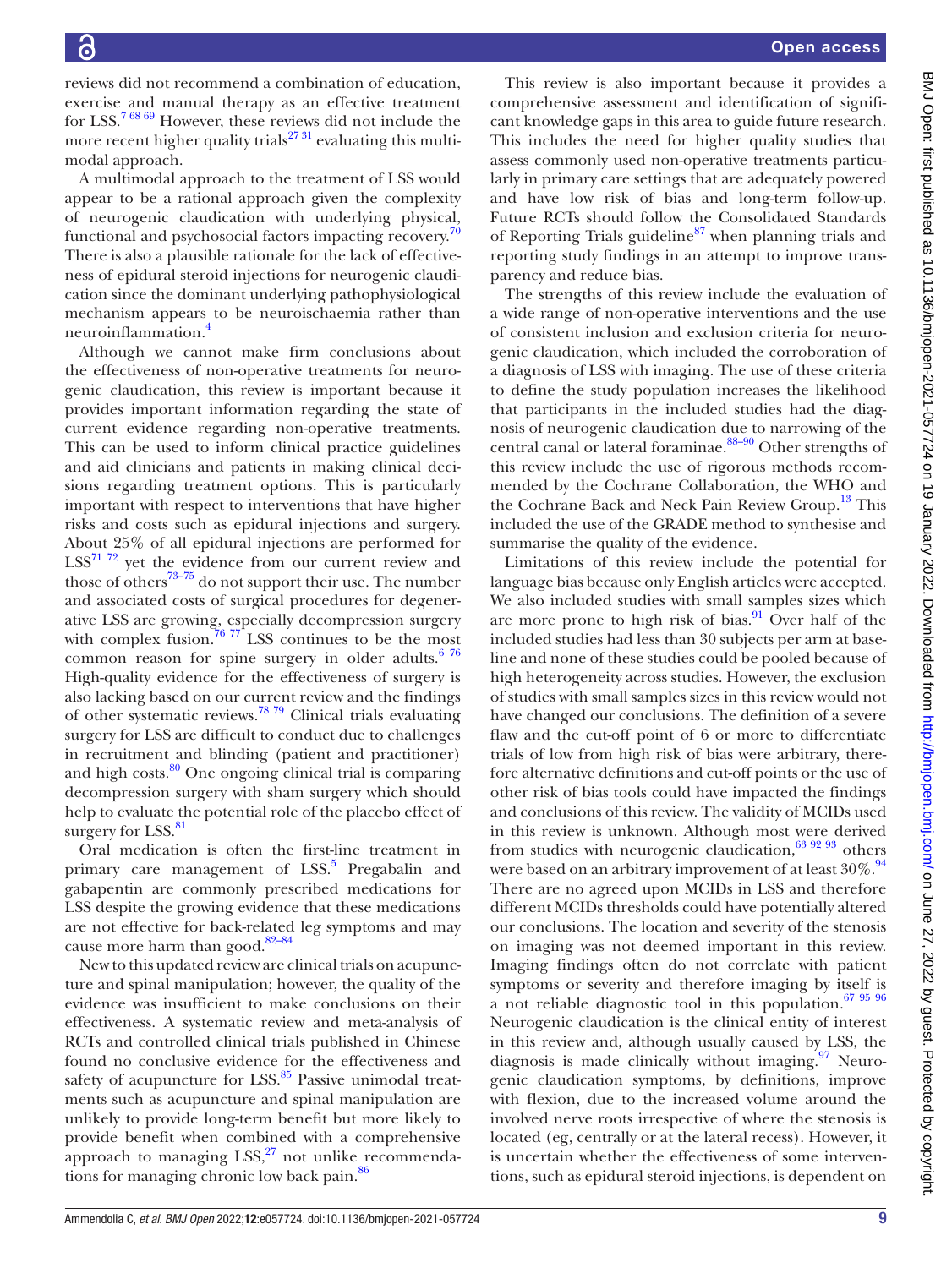#### **CONCLUSIONS**

There is moderate-quality evidence that a multimodal approach that includes manual therapy and exercise, with or without education, is a safe and effective treatment and that epidural steroids are not effective for the management of LSS causing neurogenic claudication. All other studies evaluating non-operative interventions provided insufficient quality evidence, limiting the ability to make conclusions about their effectiveness. With the growing prevalence and significant personal, social and economic burden of LSS, more high-quality evidence for non-operative interventions is urgently needed to guide clinical practice.

#### Author affiliations

- <sup>1</sup> Faculty of Medicine, University of Toronto, Toronto, Ontario, Canada
- <sup>2</sup>Rheumatology, Sinai Health System, Toronto, Ontario, Canada
- <sup>3</sup>Graduate Education and Research, Canadian Memorial Chiropractic College, Toronto, Ontario, Canada
- 4 School of Physical and Occupational Therapy, Faculy of Medicine and Health Sciences, McGill University, Montreal, Quebec, Canada
- 5 Département Chiropratique, Université du Québec à Trois-Rivières, boulevard des Forges, Trois-Rivières Québec, Canada
- 6 Physical Therapy, University of Pittsburgh, Pittsburgh, Pennsylvania, USA <sup>7</sup>Sports Medicine and Clinical Biomechanics, University of Southern Denmark, Odense, Denmark
- 8 Toronto Rehabilitation Institute, Toronto, Ontario, Canada
- <sup>9</sup>Institute for Work & Health, Toronto, Ontario, Canada
- <sup>10</sup>Faculty of Health Sciences, Ontario Tech University, Oshawa, Ontario, Canada <sup>11</sup> Health Systems Management, Rush University, Chicago, Illinois, USA

#### Twitter Andrea D Furlan [@adfurlan](https://twitter.com/adfurlan)

Acknowledgements The authors would like to thank librarian Maggie Tiong from the Institute for Work & Health for her assistance in developing the search strategy and retrieving relevant articles and Carly Coelho for assistance in screening titles and abstracts.

Contributors CA acted as the study guarantor and was the involved in the conception and design of the study, screening of articles, risk of bias assessment, Grading of Recommendations, Assessment, Development and Evaluation (GRADE) analysis, writing the first draft of the manuscript, revision of the manuscript and administrative support. AB, MJS, ADF, CC and JO were involved in screening of articles, risk of bias assessment, GRADE analysis and critical revision of the manuscript. CH, JP, AAhmed, KS, JY and AAdeboyejo participated in screening of articles, risk of bias assessment, data extraction and critical revision of the manuscript.

Funding The authors have not declared a specific grant for this research from any funding agency in the public, commercial or not-for-profit sectors.

Competing interests CA received research funding from the Canadian Chiropractic Research Foundation and the Arthritis Society. JY has received funding support from the Danish Foundation for Chiropractic Research and Postgraduate Education, the Ontario Chiropractic Association, the Canadian Memorial Chiropractic College, the National Chiropractic Mutual Insurance Company Foundation and the University of Southern Denmark. CC holds a Research Chair in Knowledge Translation in the Faculty of Health Sciences, Ontario Tech University, funded by the Canadian Chiropractic Research Foundation.

Patient consent for publication Not applicable.

Ethics approval This study does not involve human participants.

Provenance and peer review Not commissioned; externally peer reviewed.

Data availability statement All data relevant to the study are included in the article or uploaded as supplementary information.

Supplemental material This content has been supplied by the author(s). It has not been vetted by BMJ Publishing Group Limited (BMJ) and may not have been peer-reviewed. Any opinions or recommendations discussed are solely those of the author(s) and are not endorsed by BMJ. BMJ disclaims all liability and responsibility arising from any reliance placed on the content. Where the content includes any translated material, BMJ does not warrant the accuracy and reliability of the translations (including but not limited to local regulations, clinical guidelines, terminology, drug names and drug dosages), and is not responsible for any error and/or omissions arising from translation and adaptation or otherwise.

Open access This is an open access article distributed in accordance with the Creative Commons Attribution Non Commercial (CC BY-NC 4.0) license, which permits others to distribute, remix, adapt, build upon this work non-commercially, and license their derivative works on different terms, provided the original work is properly cited, appropriate credit is given, any changes made indicated, and the use is non-commercial. See: [http://creativecommons.org/licenses/by-nc/4.0/.](http://creativecommons.org/licenses/by-nc/4.0/)

#### ORCID iDs

Carlo Ammendolia <http://orcid.org/0000-0003-4417-4961> André Bussières <http://orcid.org/0000-0002-2818-6949> James J Young<http://orcid.org/0000-0003-1210-3106> Andrea D Furlan<http://orcid.org/0000-0001-6138-8510>

#### REFERENCES

- <span id="page-9-0"></span>1 Jensen RK, Jensen TS, Koes B, *et al*. Prevalence of lumbar spinal stenosis in general and clinical populations: a systematic review and meta-analysis. *[Eur Spine J](http://dx.doi.org/10.1007/s00586-020-06339-1)* 2020;29:2143–63.
- <span id="page-9-1"></span>2 Katz JN, Harris MB, *et al*. Lumbar spinal stenosis. *[N Engl J Med](http://dx.doi.org/10.1056/NEJMcp0708097)* 2008;358:818–25.
- 3 Comer CM, Redmond AC, Bird HA, *et al*. Assessment and management of neurogenic claudication associated with lumbar spinal stenosis in a UK primary care musculoskeletal service: a survey of current practice among physiotherapists. *[BMC](http://dx.doi.org/10.1186/1471-2474-10-121)  [Musculoskelet Disord](http://dx.doi.org/10.1186/1471-2474-10-121)* 2009;10:121.
- <span id="page-9-13"></span>4 Kobayashi S, Pathophysiology KS. Pathophysiology, diagnosis and treatment of intermittent claudication in patients with lumbar canal stenosis. *[World J Orthop](http://dx.doi.org/10.5312/wjo.v5.i2.134)* 2014;5:134–45.
- <span id="page-9-2"></span>5 Fritz JM, Delitto A, Welch WC, *et al*. Lumbar spinal stenosis: a review of current concepts in evaluation, management, and outcome measurements. *[Arch Phys Med Rehabil](http://dx.doi.org/10.1016/S0003-9993(98)90048-X)* 1998;79:700–8.
- <span id="page-9-3"></span>6 Deyo RA. Treatment of lumbar spinal stenosis: a balancing act. *[Spine](http://dx.doi.org/10.1016/j.spinee.2010.05.006)  [J](http://dx.doi.org/10.1016/j.spinee.2010.05.006)* 2010;10:625–7.
- <span id="page-9-4"></span>7 Rousing R, Jensen RK, Fruensgaard S, *et al*. Danish national clinical guidelines for surgical and nonsurgical treatment of patients with lumbar spinal stenosis. *[Eur Spine J](http://dx.doi.org/10.1007/s00586-019-05987-2)* 2019;28:1386–96.
- <span id="page-9-5"></span>8 Ammendolia C, Stuber K, de Bruin LK, *et al*. Nonoperative treatment of lumbar spinal stenosis with neurogenic claudication: a systematic review. *[Spine](http://dx.doi.org/10.1097/BRS.0b013e318240d57d)* 2012;37:E609–16.
- 9 Ammendolia C, Stuber KJ, Rok E, *et al*. Nonoperative treatment for lumbar spinal stenosis with neurogenic claudication. *[Cochrane](http://dx.doi.org/10.1002/14651858.CD010712)  [Database Syst Rev](http://dx.doi.org/10.1002/14651858.CD010712)* 2013;8:CD010712.
- <span id="page-9-6"></span>10 Moher D, Liberati A, Tetzlaff J, *et al*. Preferred reporting items for systematic reviews and meta-analyses: the PRISMA statement. *[Int J](http://dx.doi.org/10.1016/j.ijsu.2010.02.007)  [Surg](http://dx.doi.org/10.1016/j.ijsu.2010.02.007)* 2010;8:336–41.
- <span id="page-9-7"></span>11 Furlan AD, Pennick V, Bombardier C, *et al*. 2009 updated method guidelines for systematic reviews in the Cochrane back review group. *[Spine](http://dx.doi.org/10.1097/BRS.0b013e3181b1c99f)* 2009;34:1929–41.
- <span id="page-9-8"></span>12 Atkins D, Eccles M, Flottorp S, *et al*. Systems for grading the quality of evidence and the strength of recommendations I: critical appraisal of existing approaches the grade Working group. *[BMC Health Serv](http://dx.doi.org/10.1186/1472-6963-4-38)  [Res](http://dx.doi.org/10.1186/1472-6963-4-38)* 2004;4:38.
- <span id="page-9-14"></span>13 Furlan AD, Malmivaara A, Chou R, *et al*. 2015 updated method guideline for systematic reviews in the Cochrane back and neck group. *[Spine](http://dx.doi.org/10.1097/BRS.0000000000001061)* 2015;40:1660–73.
- <span id="page-9-9"></span>14 Oğuz H, Levendoğlu F, Karahan AY. Comparison of effects of standard, isokinetic and unloading exercises in the treatment of lumbar spinal stenosis. *Turk J Phys Med Rehab* 2013;16:1–7.
- <span id="page-9-10"></span>15 Rodrigues LCL, Natour J, A double-blind NJ. A double-blind, randomized controlled, prospective trial assessing the effectiveness of oral corticoids in the treatment of symptomatic lumbar canal stenosis. *[J Negat Results Biomed](http://dx.doi.org/10.1186/1477-5751-13-13)* 2014;13:13:13.
- <span id="page-9-11"></span>16 Amundsen T, Weber H, Nordal HJ, *et al*. Lumbar spinal stenosis: conservative or surgical management?: a prospective 10-year study. *[Spine](http://dx.doi.org/10.1097/00007632-200006010-00016)* 2000;25:1424–35. discussion 35-6.
- <span id="page-9-12"></span>17 Zucherman JF, Hsu KY, Hartjen CA, *et al*. A prospective randomized multi-center study for the treatment of lumbar spinal stenosis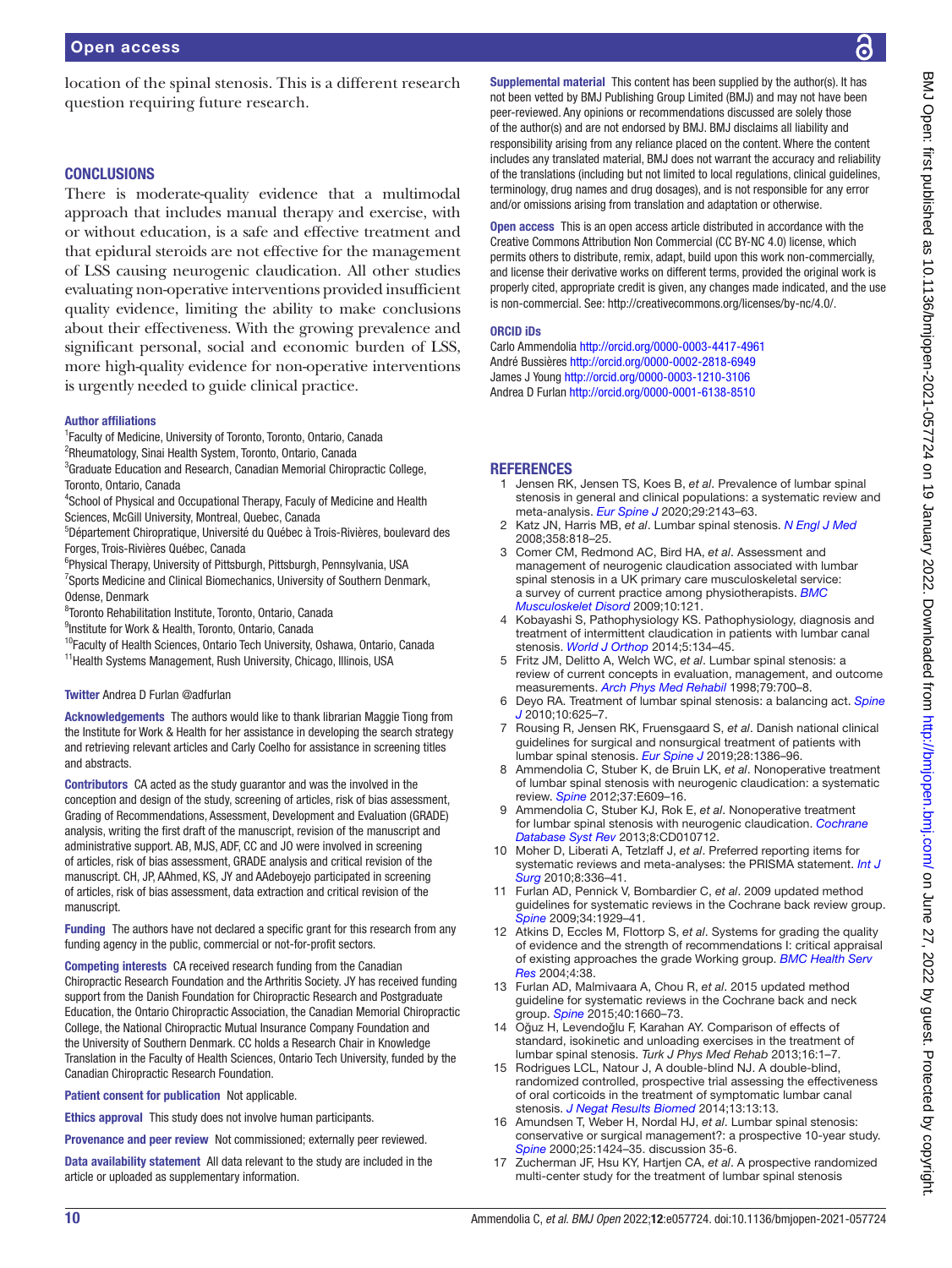## Õ

### Open access

with the X stop interspinous implant: 1-year results. *[Eur Spine J](http://dx.doi.org/10.1007/s00586-003-0581-4)* 2004;13:22–31.

- <span id="page-10-4"></span>18 Whitman JM, Flynn TW, Childs JD, *et al*. A comparison between two physical therapy treatment programs for patients with lumbar spinal stenosis: a randomized clinical trial. *[Spine](http://dx.doi.org/10.1097/01.brs.0000241136.98159.8c)* 2006;31:2541–9.
- <span id="page-10-5"></span>19 Malmivaara A, Slätis P, Heliövaara M, *et al*. Surgical or nonoperative treatment for lumbar spinal stenosis? A randomized controlled trial. *[Spine](http://dx.doi.org/10.1097/01.brs.0000251014.81875.6d)* 2007;32:1–8.
- <span id="page-10-22"></span>20 Pua Y-H, Cai C-C, Lim K-C. Treadmill walking with body weight support is no more effective than cycling when added to an exercise program for lumbar spinal stenosis: a randomised controlled trial. *[Aust J Physiother](http://dx.doi.org/10.1016/S0004-9514(07)70040-5)* 2007;53:83–9.
- <span id="page-10-6"></span>21 Weinstein JN, Lurie JD, Tosteson TD, *et al*. Surgical versus nonsurgical treatment for lumbar degenerative spondylolisthesis. *[N](http://dx.doi.org/10.1056/NEJMoa070302)  [Engl J Med](http://dx.doi.org/10.1056/NEJMoa070302)* 2007;356:2257–70.
- <span id="page-10-43"></span>22 Weinstein JN, Tosteson TD, Lurie JD, *et al*. Surgical versus nonsurgical therapy for lumbar spinal stenosis. *[N Engl J Med](http://dx.doi.org/10.1056/NEJMoa0707136)* 2008;358:794–810.
- <span id="page-10-21"></span>23 Koc Z, Ozcakir S, Sivrioglu K, *et al*. Effectiveness of physical therapy and epidural steroid injections in lumbar spinal stenosis. *[Spine](http://dx.doi.org/10.1097/BRS.0b013e31819c0a6b)* 2009;34:985–9.
- <span id="page-10-20"></span>24 Goren A, Yildiz N, Topuz O, *et al*. Efficacy of exercise and ultrasound in patients with lumbar spinal stenosis: a prospective randomized controlled trial. *[Clin Rehabil](http://dx.doi.org/10.1177/0269215510367539)* 2010;24:623–31.
- <span id="page-10-45"></span>25 Delitto A, Piva SR, Moore CG, *et al*. Surgery versus nonsurgical treatment of lumbar spinal stenosis: a randomized trial. *[Ann Intern](http://dx.doi.org/10.7326/M14-1420)  [Med](http://dx.doi.org/10.7326/M14-1420)* 2015;162:465–73.
- <span id="page-10-9"></span>26 Homayouni K, Naseri M, Zaravar F, *et al*. Comparison of the effect of aquatic physical therapy and conventional physical therapy in patients with lumbar spinal stenosis (a randomized controlled trial). *[J](http://dx.doi.org/10.1142/S0218957715500025)  [Musculoskelet Res](http://dx.doi.org/10.1142/S0218957715500025)* 2015;18:1550002.
- <span id="page-10-25"></span>27 Ammendolia C, Côté P, Southerst D, *et al*. Comprehensive nonsurgical treatment versus Self-directed care to improve walking ability in lumbar spinal stenosis: a randomized trial. *[Arch Phys Med](http://dx.doi.org/10.1016/j.apmr.2018.05.014)  [Rehabil](http://dx.doi.org/10.1016/j.apmr.2018.05.014)* 2018;99:2408–19.
- <span id="page-10-27"></span>28 Kim K, Shin K-M, Hunt CL, *et al*. Nonsurgical integrative inpatient treatments for symptomatic lumbar spinal stenosis: a multi-arm randomized controlled pilot trial. *[J Pain Res](http://dx.doi.org/10.2147/JPR.S173178)* 2019;12:1103–13.
- <span id="page-10-26"></span>29 Marchand A-A, Suitner M, O'Shaughnessy J, *et al*. Feasibility of conducting an active exercise prehabilitation program in patients awaiting spinal stenosis surgery: a randomized pilot study. *[Sci Rep](http://dx.doi.org/10.1038/s41598-019-48736-7)* 2019;9:12257.
- <span id="page-10-23"></span>30 Minetama M, Kawakami M, Teraguchi M, *et al*. Supervised physical therapy vs. home exercise for patients with lumbar spinal stenosis: a randomized controlled trial. *[Spine J](http://dx.doi.org/10.1016/j.spinee.2019.04.009)* 2019;19:1310–8.
- <span id="page-10-24"></span>31 Schneider MJ, Ammendolia C, Murphy DR, *et al*. Comparative clinical effectiveness of nonsurgical treatment methods in patients with lumbar spinal stenosis: a randomized clinical trial. *[JAMA Netw](http://dx.doi.org/10.1001/jamanetworkopen.2018.6828)  [Open](http://dx.doi.org/10.1001/jamanetworkopen.2018.6828)* 2019;2:e186828.
- <span id="page-10-0"></span>32 Cuckler JM, Bernini PA, Wiesel SW, *et al*. The use of epidural steroids in the treatment of lumbar radicular pain. A prospective, randomized, double-blind study. *[J Bone Joint Surg Am](http://dx.doi.org/10.2106/00004623-198567010-00009)* 1985;67:63–6.
- <span id="page-10-30"></span>33 Zahaar MS. The value of caudal epidural steroids in the treatment of lumbar neural compression syndromes. *J Neurol Orthop Med Surg* 1991;12:181–4.
- <span id="page-10-29"></span>34 Fukusaki M, Kobayashi I, Hara T, *et al*. Symptoms of spinal stenosis do not improve after epidural steroid injection. *[Clin J Pain](http://dx.doi.org/10.1097/00002508-199806000-00010)* 1998;14:148–51.
- <span id="page-10-31"></span>35 Brown LL, double-blind A. A double-blind, randomized, prospective study of epidural steroid injection vs. the mild® procedure in patients with symptomatic lumbar spinal stenosis. *[Pain Pract](http://dx.doi.org/10.1111/j.1533-2500.2011.00518.x)* 2012;12:333–41.
- <span id="page-10-35"></span>36 Song SH, Ryu GH, Park JW, *et al*. The effect and safety of steroid injection in lumbar spinal stenosis: with or without local anesthetics. *[Ann Rehabil Med](http://dx.doi.org/10.5535/arm.2016.40.1.14)* 2016;40:14–20.
- <span id="page-10-32"></span>37 Friedly JL, Comstock BA, Turner JA, *et al*. A randomized trial of epidural glucocorticoid injections for spinal stenosis. *[N Engl J Med](http://dx.doi.org/10.1056/NEJMoa1313265)* 2014;371:11–21.
- <span id="page-10-36"></span>38 Milburn J, Freeman J, Steven A, *et al*. Interlaminar epidural steroid injection for degenerative lumbar spinal canal stenosis: does the intervertebral level of performance matter? *[Ochsner J](http://www.ncbi.nlm.nih.gov/pubmed/24688335)* 2014;14:62–6.
- <span id="page-10-39"></span>39 Karm M-H, Choi S-S, Kim D-H, *et al*. Percutaneous epidural adhesiolysis using inflatable balloon catheter and balloonless catheter in central lumbar spinal stenosis with neurogenic claudication: a randomized controlled trial. *[Pain Physician](http://www.ncbi.nlm.nih.gov/pubmed/30508987)* 2018;21:593–606.
- <span id="page-10-8"></span>40 Hammerich A, Whitman J, Mintken P, *et al*. Effectiveness of physical therapy combined with epidural steroid injection for individuals with lumbar spinal stenosis: a randomized parallel-group trial. *[Arch Phys](http://dx.doi.org/10.1016/j.apmr.2018.12.035)  [Med Rehabil](http://dx.doi.org/10.1016/j.apmr.2018.12.035)* 2019;100:797–810.
- <span id="page-10-37"></span>41 Sencan S, Edipoglu IS, Celenlioglu AE, *et al*. Comparison of treatment outcomes in lumbar central stenosis patients treated with epidural steroid injections: interlaminar *versus* bilateral transforaminal approach. *[Korean J Pain](http://dx.doi.org/10.3344/kjp.2020.33.3.226)* 2020;33:226–33.
- <span id="page-10-38"></span>42 Wei P, Xu Y, Yao Q, *et al*. Randomized trial of 3-drug combination for lumbar nerve root epidural injections with a TNF- $\alpha$  inhibitor in treatment of lumbar stenosis. *[Br J Neurosurg](http://dx.doi.org/10.1080/02688697.2020.1713990)* 2020;34:168–71.
- <span id="page-10-12"></span>43 Matsudaira K, Seichi A, Kunogi J, *et al*. The efficacy of prostaglandin E1 derivative in patients with lumbar spinal stenosis. *[Spine](http://dx.doi.org/10.1097/BRS.0b013e31818f924d)* 2009;34:115–20.
- <span id="page-10-14"></span>Waikakul W, Waikakul S. Methylcobalamin as an adjuvant medication in conservative treatment of lumbar spinal stenosis. *[J Med Assoc](http://www.ncbi.nlm.nih.gov/pubmed/10998833)  [Thai](http://www.ncbi.nlm.nih.gov/pubmed/10998833)* 2000;83:825–31.
- <span id="page-10-13"></span>45 Yaksi A, Ozgönenel L, Ozgönenel B. The efficiency of gabapentin therapy in patients with lumbar spinal stenosis. *[Spine](http://dx.doi.org/10.1097/01.brs.0000261029.29170.e6)* 2007;32:939–42.
- <span id="page-10-10"></span>46 Markman JD, Frazer ME, Rast SA, *et al*. Double-Blind, randomized, controlled, crossover trial of pregabalin for neurogenic claudication. *[Neurology](http://dx.doi.org/10.1212/WNL.0000000000001168)* 2015;84:265–72.
- <span id="page-10-7"></span>47 Markman JD, Gewandter JS, Frazer ME, *et al*. A randomized, double-blind, placebo-controlled crossover trial of oxymorphone hydrochloride and propoxyphene/acetaminophen combination for the treatment of neurogenic claudication associated with lumbar spinal stenosis. *[Spine](http://dx.doi.org/10.1097/BRS.0000000000000837)* 2015;40:684–91.
- <span id="page-10-11"></span>48 Park SJ, Yoon KB, Yoon DM, *et al*. Botulinum toxin treatment for nocturnal calf cramps in patients with lumbar spinal stenosis: a randomized clinical trial. *[Arch Phys Med Rehabil](http://dx.doi.org/10.1016/j.apmr.2017.01.017)* 2017;98:957–63.
- <span id="page-10-1"></span>49 Porter RW, Hibbert C. Calcitonin treatment for neurogenic claudication. *[Spine](http://dx.doi.org/10.1097/00007632-198309000-00004)* 1983;8:585–92.
- <span id="page-10-16"></span>50 Porter RW, Miller CG. Neurogenic claudication and root claudication treated with calcitonin. A double-blind trial. *[Spine](http://dx.doi.org/10.1097/00007632-198809000-00015)* 1988;13:1061–4.
- <span id="page-10-15"></span>51 Eskola A, Pohjolainen T, Alaranta H, *et al*. Calcitonin treatment in lumbar spinal stenosis: a randomized, placebo-controlled, doubleblind, cross-over study with one-year follow-up. *[Calcif Tissue Int](http://dx.doi.org/10.1007/BF00296769)* 1992;50:400–3.
- <span id="page-10-17"></span>52 Podichetty VK, Segal AM, Lieber M, *et al*. Effectiveness of salmon calcitonin nasal spray in the treatment of lumbar canal stenosis: a double-blind, randomized, placebo-controlled, parallel group trial. *[Spine](http://dx.doi.org/10.1097/01.brs.0000143807.78082.7f)* 2004;29:2343–9.
- <span id="page-10-19"></span>53 Sahin F, Yilmaz F, Kotevoglu N, *et al*. The efficacy of physical therapy and physical therapy plus calcitonin in the treatment of lumbar spinal stenosis. *[Yonsei Med J](http://dx.doi.org/10.3349/ymj.2009.50.5.683)* 2009;50:683–8.
- <span id="page-10-18"></span>54 Tafazal SI, Ng L, Sell P. Randomised placebo-controlled trial on the effectiveness of nasal salmon calcitonin in the treatment of lumbar spinal stenosis. *[Eur Spine J](http://dx.doi.org/10.1007/s00586-006-0154-4)* 2007;16:207–12.
- <span id="page-10-2"></span>55 Kim KH, Kim YR, Baik SK, *et al*. Acupuncture for patients with lumbar spinal stenosis: a randomised pilot trial. *[Acupunct Med](http://dx.doi.org/10.1136/acupmed-2015-010962)* 2016;34:267–74.
- <span id="page-10-28"></span>56 Qin Z, Ding Y, Xu C, *et al*. Acupuncture vs noninsertive sham acupuncture in aging patients with degenerative lumbar spinal stenosis: a randomized controlled trial. *[Am J Med](http://dx.doi.org/10.1016/j.amjmed.2019.08.038)* 2020;133:e20:500–7.
- <span id="page-10-3"></span>57 Passmore SR, Johnson MG, Aloraini SM, *et al*. Impact of spinal manipulation on lower extremity motor control in lumbar spinal stenosis patients: a small-scale assessor-blind randomized clinical trial. *[J Manipulative Physiol Ther](http://dx.doi.org/10.1016/j.jmpt.2018.10.002)* 2019;42:23–33.
- <span id="page-10-44"></span>58 Lurie JD, Tosteson TD, Tosteson A, *et al*. Long-Term outcomes of lumbar spinal stenosis: eight-year results of the spine patient outcomes research trial (sport). *[Spine](http://dx.doi.org/10.1097/BRS.0000000000000731)* 2015;40:63–76.
- <span id="page-10-41"></span>59 Hsu KY, Zucherman JF, Hartjen CA, *et al*. Quality of life of lumbar stenosis-treated patients in whom the X stop interspinous device was implanted. *[J Neurosurg Spine](http://dx.doi.org/10.3171/spi.2006.5.6.500)* 2006;5:500–7.
- <span id="page-10-40"></span>60 Zucherman JF, Hsu KY, Hartjen CA, *et al*. A multicenter, prospective, randomized trial evaluating the X stop interspinous process decompression system for the treatment of neurogenic intermittent claudication: two-year follow-up results. *[Spine](http://dx.doi.org/10.1097/01.brs.0000166618.42749.d1)* 2005;30:1351–8.
- <span id="page-10-42"></span>61 Abdu WA, Sacks OA, Tosteson ANA, *et al*. Long-term results of surgery compared with nonoperative treatment for lumbar degenerative spondylolisthesis in the spine patient outcomes research trial (sport). *[Spine](http://dx.doi.org/10.1097/BRS.0000000000002682)* 2018;43:1619–30.
- <span id="page-10-33"></span>62 Friedly JL, Comstock BA, Turner JA, *et al*. Long-Term effects of repeated injections of local anesthetic with or without corticosteroid for lumbar spinal stenosis: a randomized trial. *[Arch Phys Med](http://dx.doi.org/10.1016/j.apmr.2017.02.029)  [Rehabil](http://dx.doi.org/10.1016/j.apmr.2017.02.029)* 2017;98:1499–507.
- <span id="page-10-46"></span>63 Cleland JA, Whitman JM, Houser JL, *et al*. Psychometric properties of selected tests in patients with lumbar spinal stenosis. *[Spine J](http://dx.doi.org/10.1016/j.spinee.2012.05.004)* 2012;12:921–31.
- <span id="page-10-34"></span>64 Makris UE, Edwards TC, Lavallee DC, *et al*. Patient priority weighting of the Roland Morris disability questionnaire does not change results of the lumbar epidural steroid injections for spinal stenosis trial. *[Spine](http://dx.doi.org/10.1097/BRS.0000000000001647)* 2017;42:42–8.